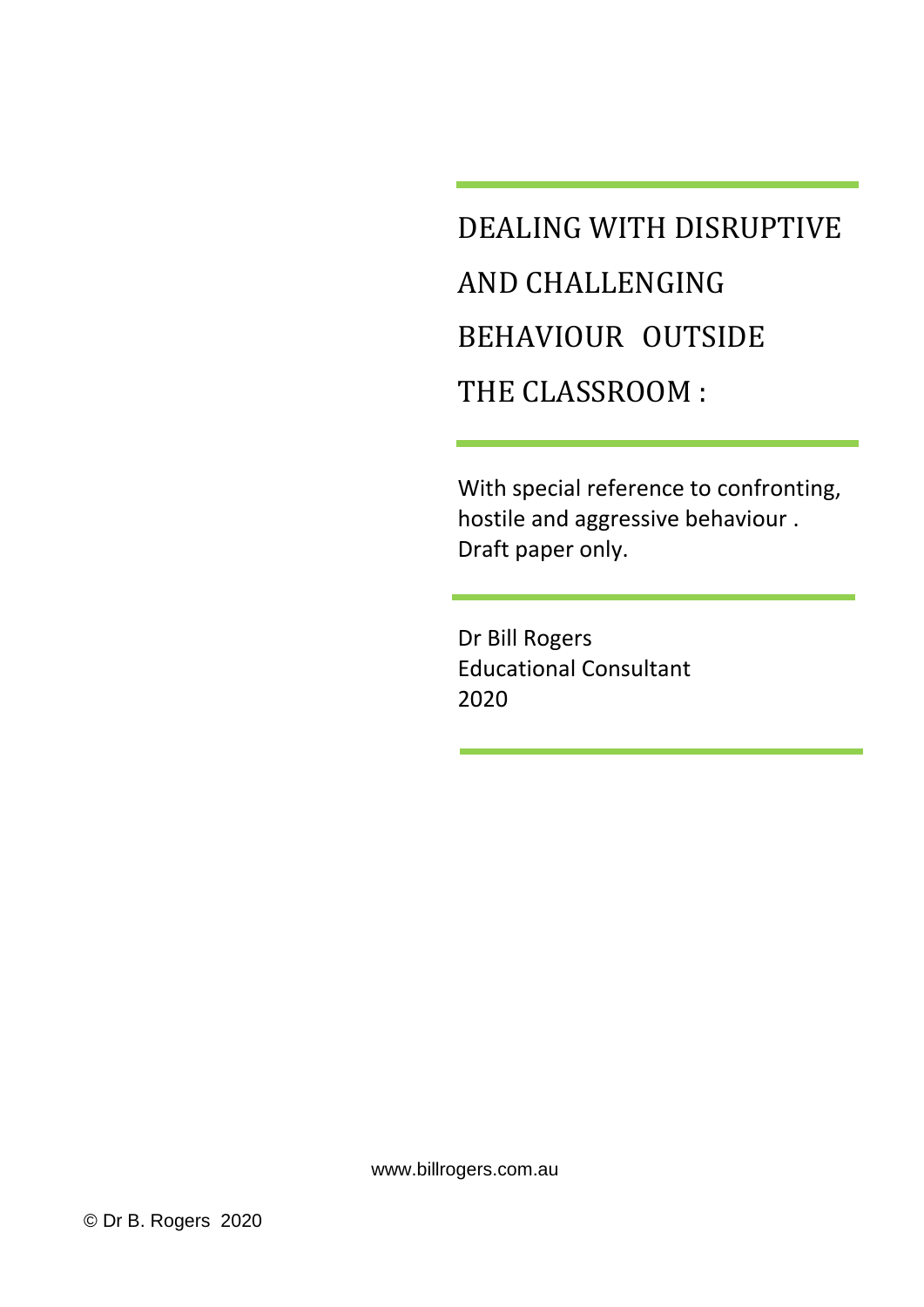## A Discussion Paper : draft only

#### [www.billrogers.com.au](http://www.billrogers.com.au/)

#### **Ever Present?**

The bell rang. Period 3 was – finally – over. I'd been team teaching in a 'challenging' class and was on my way to a well earned cuppa.

As I walked down 'B wing' ( sounds like a prison doesn't it; but it's actually called 'B wing'!) I saw some minor scuffling with several boys, a lot of very loud talking; the normal hurried movement of scores of year 8's and 9's moving to exit doors. As I scanned a relaxed, but 'vigilant' eye across the students I noticed (how could I fail not to) Craig leap up in the air and jump on Corey (testosteronic bonding?) with the words "Ow yer going yer poofter!" He punched him hard – but 'playfully' – on the neck. Corey looked really annoyed but as he whipped around to meet his 'assailant's' eyes – he saw it was a mate and replied … "Alright yer dickhead!" and kneed his mate in the groin. Should I ignore it? My colleague, walking down 'B wing' with me, frowned but wanted to go straight to the staffroom; I decided these boys needed reminder about reasonable and safe movement (without the 'testosteronic bonding'). It had been an over the top piece of 'bonding' (in my judgement). I called Craig over and was about to call Corey too when they both ran around the corner of 'B wing' [it still sounds like a prison doesn't it – looks a bit like it too; it's the old – poorly refurbished – part of the school. "Shades of the prison house begin to close ..."].

I cut my losses at that point. I learned a long time ago it is pointless chasing students, it only adds to the 'game' in their eyes – and the audience. There are few occasions when we need to chase students (keep them in line of sight – yes; especially young children). As I walked on I saw Craig and Corey chatting as I turned the corridor. I beckoned them over again (away, now, from their immediate peer audience) "Craig (I paused for some eye contact) Corey ( … ) see you for a minute." "Me?" (as he pointed to himself feigning surprise …). "Yes … see you over here for a moment". They came over somewhat sulkily. Raising the voice, down the corridor, I beckoned to the side of the corridor to keep it 'low-key'. I briefly described what I had seen a few minutes earlier. Craig seemed put out; "Gees – we were just mucking around! He don't care if I do that do you Corey ....?. Corey replied (on cue?) "Nope!" And here is the typical bane of it all, students who 'argue the toss', discount and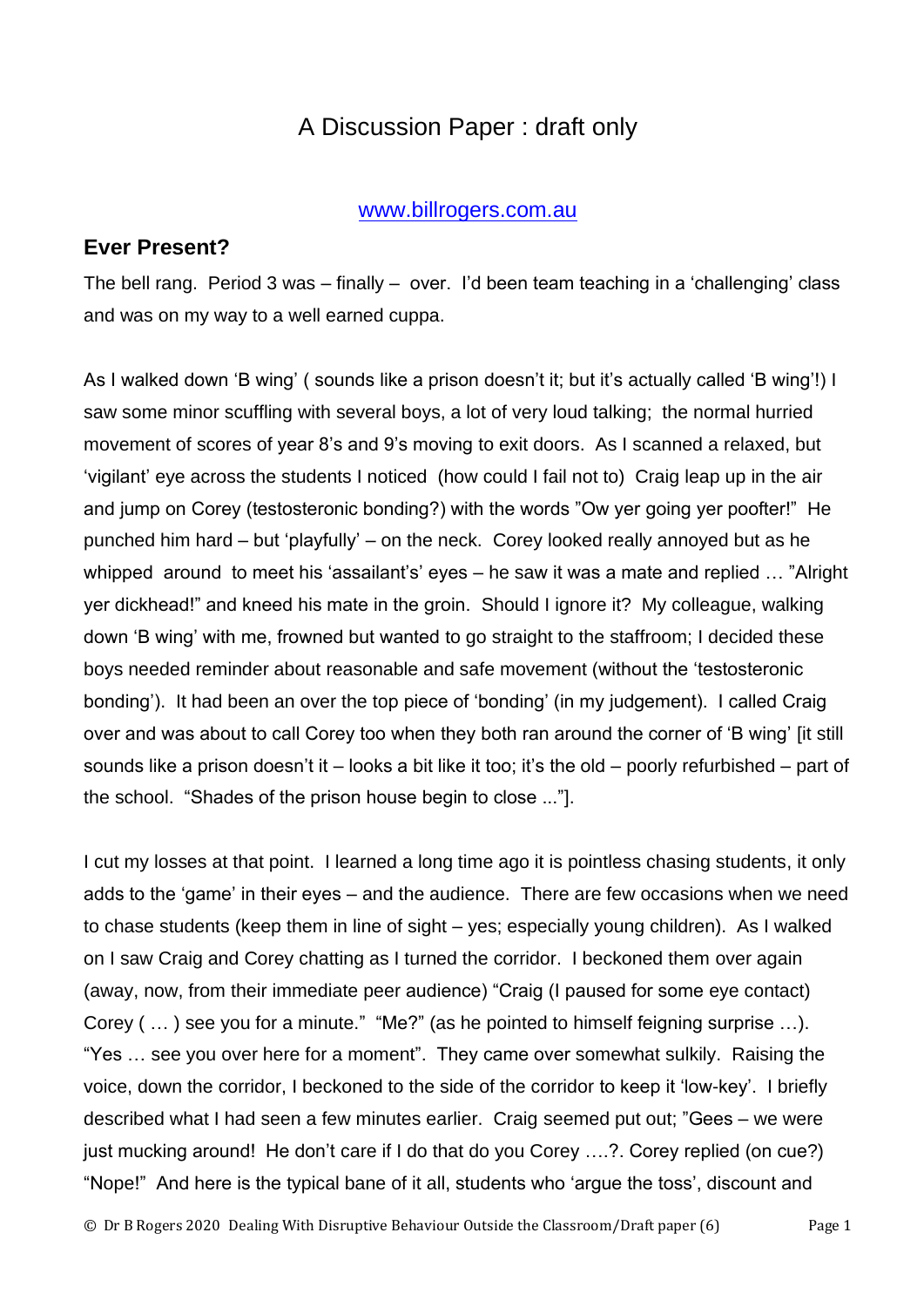make 'light of it all' or compare teacher with teacher ("Other teachers don't care if we ..." "They don't make a big deal …"). When Craig said he was "just mucking around", I'm sure he meant it – "S'no big deal" Does it mean we do not bother with such reminders? How many times have we addressed students eating in the corridor, running in the corridor, pushing/shoving ... only to met with "… But Mr. (so and so) doesn't care …" or "Ms Snaggs said we can anyway …" (annoyingly both statements may well be the typical reality).

I avoid arguing with students wherever possible (especially when I'm on the way to a cuppa and merely trying to give a simple, and fair, rule-reminder about 'keeping hands and feet to yourself!'). I 'agreed' with him, "… Maybe it's no big deal for you Craig and Corey, but we've got a school rule about safe movement around the school. Hands and feet to yourself. This is a reminder." The tone was pleasant, quiet – but firm. **Relaxed vigilance**.

They gave the 'obligatory' look that said : 'Alright, we've got your message. OK?' I went off to my, now, time-diminished tea break. That's another reason why some teachers choose not to address such corridor behaviour. Some teachers will argue that they're merely going down the corridor (and not technically 'on duty'), therefore, they have no *obligation* to exercise managerial 'vigilance'. Surely *duty* means just that – duty.

## **Relaxed vigilance**

My view is that there is a sense in which we are always 'on duty' once we leave our classroom. '*Relaxed* vigilance' by teachers – as they move around the school – can send a powerful (and positive) message about acceptable and unreasonable, unfair and unacceptable behaviour and the general 'behaviour culture' of the school. Teachers can also convey consistency of expectations by *what* they address in student behaviour and *how* they do it (see later).

It can also help to note down students' names who frequently become *overly* argumentative when teachers seek to address inappropriate behaviour. If I had seen Craig and Corey behave in a similar way again I would have both reminded them of the (safe-movement) rule and noted their names down – to be later recorded in a staff monitoring book for duty-of-care management outside of the classroom (see later) p 9.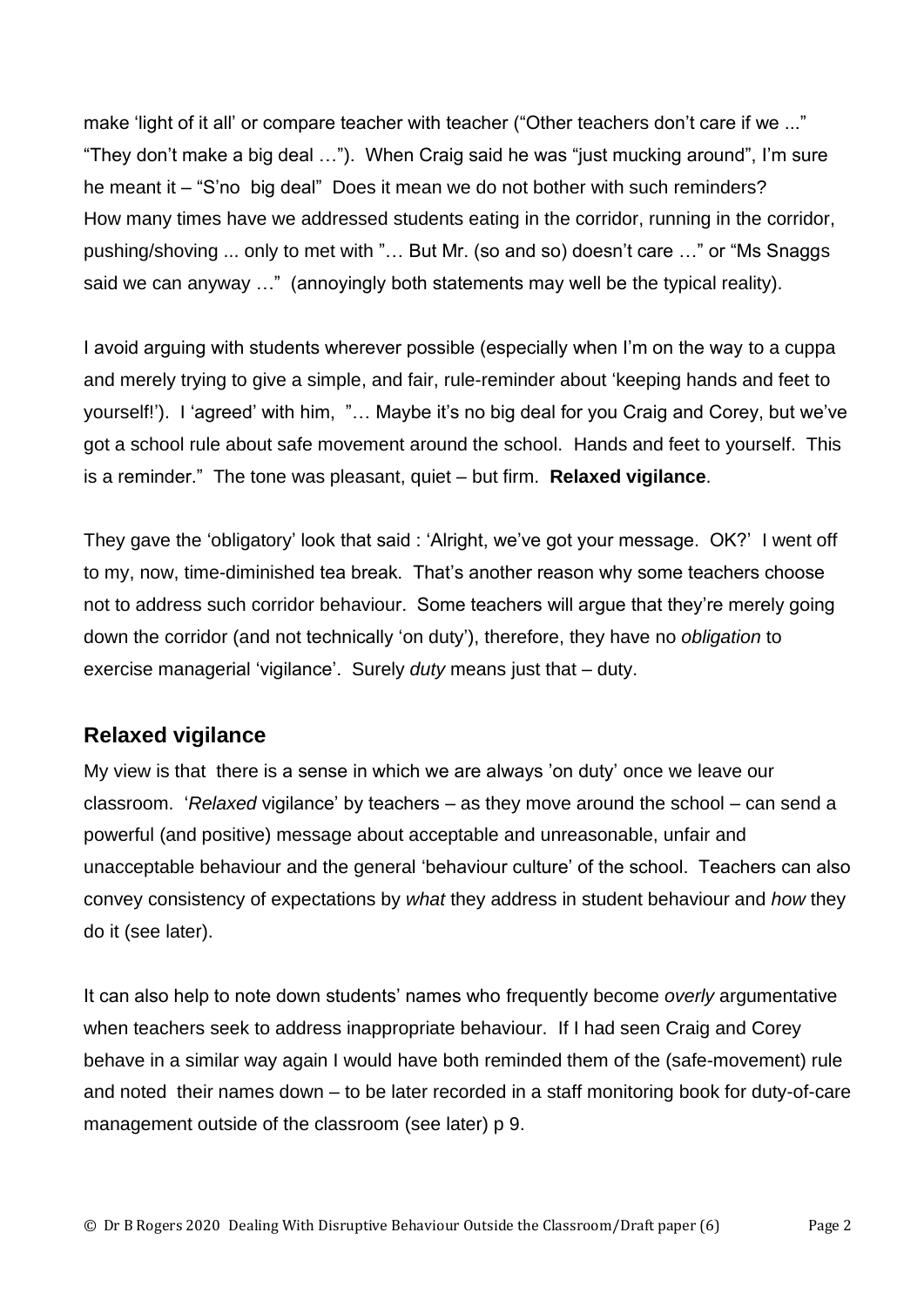This 'monitoring book' is reviewed each week and if a student's name crops up three times, *in close succession,* they are called in by senior staff who will work with the student/s to discuss their behaviour or follow-through with appropriate consequences, or develop a behaviour plan with the student as is necessary. More serious behaviours are reported to administration, immediately and directly, and are followed up as soon as possible that day.

#### **Our duty-of-care role (outside classroom time) ...**

It is important, in the first instance, that teachers take all duty-of-care outside the classroom seriously; whether on *rostered* duty or not. In one of the school where I mentor, a student had been running up the outside concrete stairs *en route* to the playground. A friendly grab, strangle and push (*en passant*) by some of his mates and a rolling fall saw him taken to hospital with concussion ... 'Play-bonding/fighting' can easily end with a student being hurt (even seriously hurt) from a play fight or the real fight that wasn't intended. While the 'jostling testosteronicity' is normal with many boys, relaxed vigilance can enable a teacher's experiential common sense and awareness about when to tactically ignore and when/where to intervene early ... (as on the stairs). Even if one is on the way to the staff room for a well earned cuppa and we see a student jump on another student (and give a 'friendly rabbit punch' …) we still have an obligation in terms of duty-of-care, to direct the student(s) aside for a brief chat and a rule-reminder … The 'blind eye syndrome' of some teachers only makes it twice as hard for others when addressing :-

- Overt, and fast, running in the corridors;
- Overly active male testosteronic bonding anywhere out of classtime ... (so-called 'friendly' punching, kicking, pushing shoving, strangling ...);
- Eating in the corridors (while this may seem a 'small-beer' issue it contributes to mess and residual litter …);
- Really loud yelling;
- Loud 'conversational swearing', racist / sexist/homophobic language (even 'jokingly').
- Students out of class who hassle other classes after the bell has gone and are on their way to class (or students who enter classes in a grandstanding manner, disrespectfully, without consideration for teachers or fellow students);
- Silly behaviour in toilet areas, drinking tap areas, canteen and lunch areas ...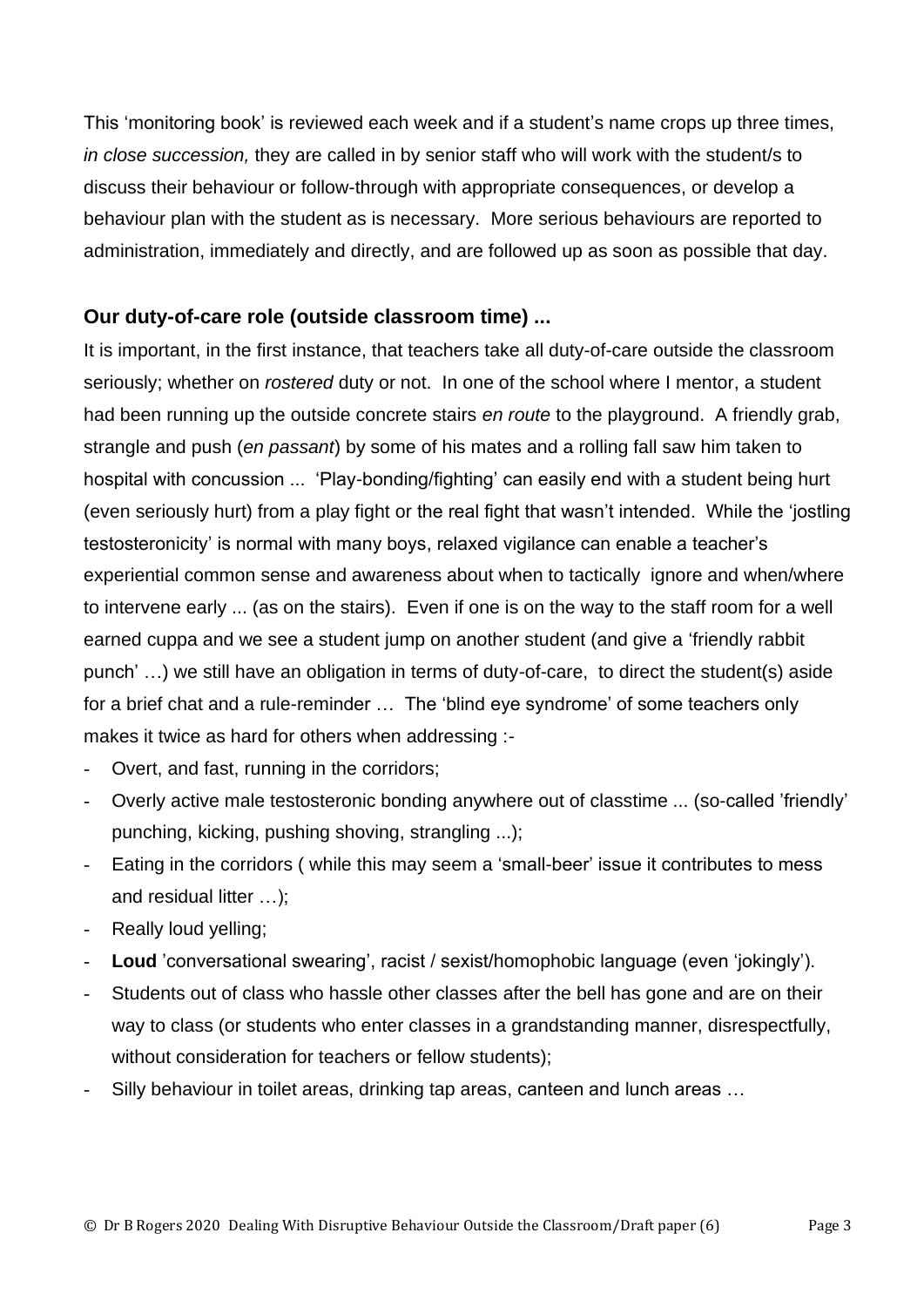When addressing hostile or overly 'aggressive' behaviour in corridor, playground, or bus queues it is important to consider the nature, extent and limits of one's own (individual) duty of care and management role, especially physical intervention – say in a major fight (see later) – and when to call for immediate colleague assistance. Our own health and safety is always at stake too.

#### **Consistency**

Staff consistency is important – it minimises students 'playing lawyer or playing one teacher off against another. Consistency needs to address :

(a) *Workable expectations/rules based on common rights,* such as general safety; fairtreatment; safe and fair play in non-classroom settings. Even bus duty and uses of buses by students need clear guidelines and established behaviour expectations. Many schools now develop a 'shared bus policy and plan' with the bus company that services their school.

(See Rogers, 2006a).

- (b) *Common responsibilities* **:** The message to students is :- 'you are responsible and accountable for your behaviour. This includes care for school-property and equipment, treating others with thought and respect, and considering how *your* behaviour affects others…'; (eg : safe/inclusive/play; using drinking and toilet facilities healthily; litter disposal ...).
- (c) These common expectations and rules –for corridor, playground, use of buses, wetday timetable (etc) need to be published in a user-friendly form and communicated to all classes, in the establishment phase of the year and in review sessions during the year where necessary.
- (d) *Common managerial practices* by staff and consistent follow-up of disruptive students (see later).

## **Bus behaviour policy**

Some school buses (for example) have the basic 'bus rules' published on a laminated card in the bus itself :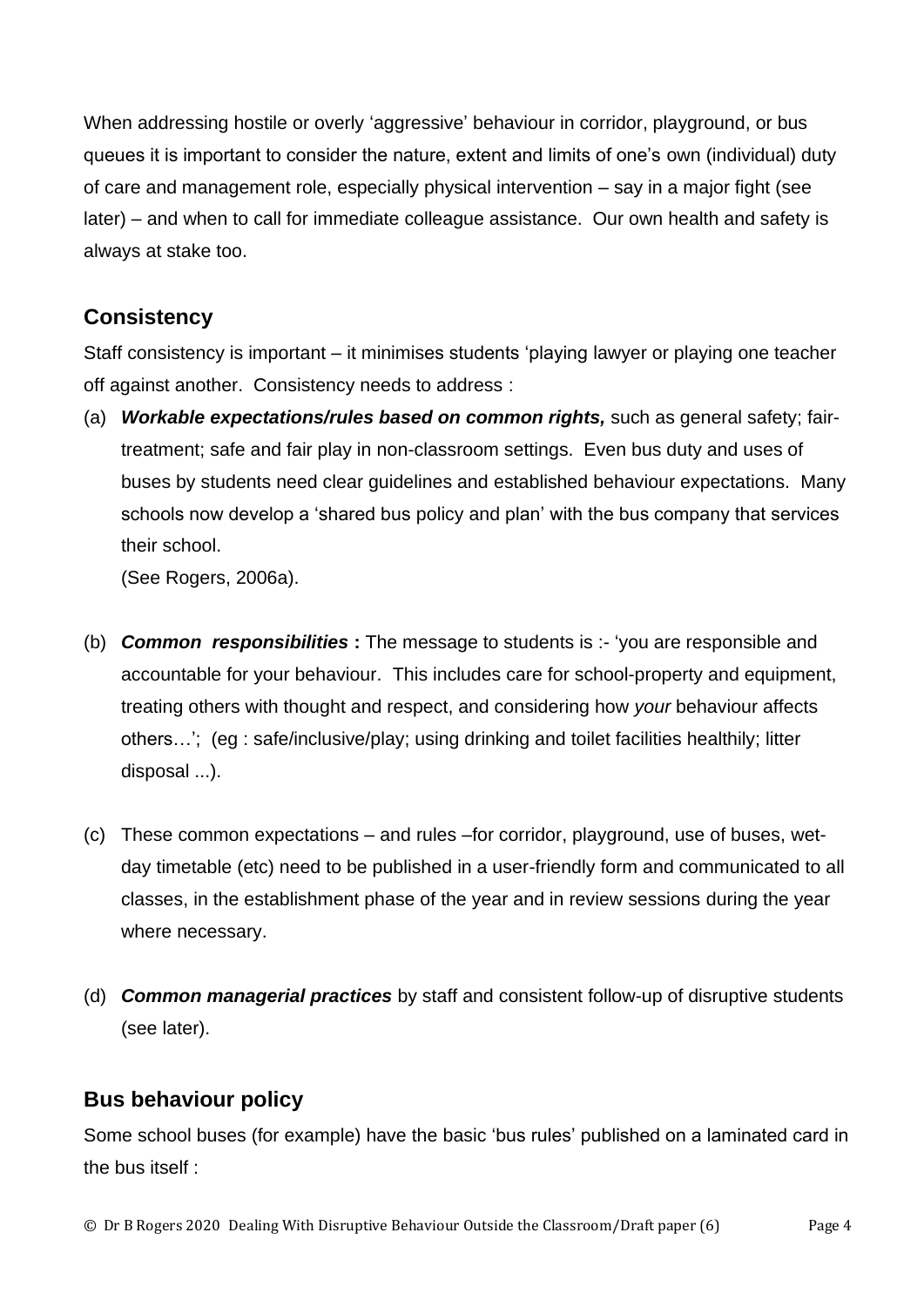- find a seat and stay in it, no seat changing or 'play-fighting' will be tolerated...
- keep your hands and feet to yourself
- remember basic courtesy / manners
- if you eat it on the bus  $-$  bin it on the bus
- use positive language in, on, around the bus. (it is important to discuss with students that this rule means we do not call out of the bus windows – or gesture – to passing motorists or pedestrians!)
- **bullying is totally unacceptable / it will not be tolerated.**

Students need to know that any significant breaches of these rules results in follow-up by senior staff and possible consequences (including withdrawal of bus privileges for a set period of time) *as in any significantly disruptive or dangerous behaviours or unaddressed bullying*.. Of course rules (as such) need to be based on appropriate student ownership through discussion and clarification in the 'establishment phase' of the year across all grade/tutor/form classes.

They also need to be supported by positive management practices from duty staff and even bus drivers.**<sup>1</sup>** This assumes we will have discussed this policy with the bus company at the beginning of the school year.

Parents receive a copy of the bus-travelling policy; it is basic for parental support and for discussion, and reference, and student and parental follow-up when students abuse bus service privileges and policy (particularly for bullying).

## **Review of duty-of-care policy in non-classroom settings**

It is essential to review the rights / rules for out-of-class behaviour through pastoral / home groups and with the Student Representative Council. This review will be based on a common *needs analysis* exploring such questions as :

• **What is working well** in the playground (or in the lunch area; the tuck-shop area/canteen/student common room; or on the bus, or on wet days …) and why? This question explores such issues as the state of / and use of physical environment and facilities, even canteen queues and seating; number and use of litter bins ~ to/from/at meal areas; shade areas; movement patterns of students in and out of buildings; (and movement through buildings), etc.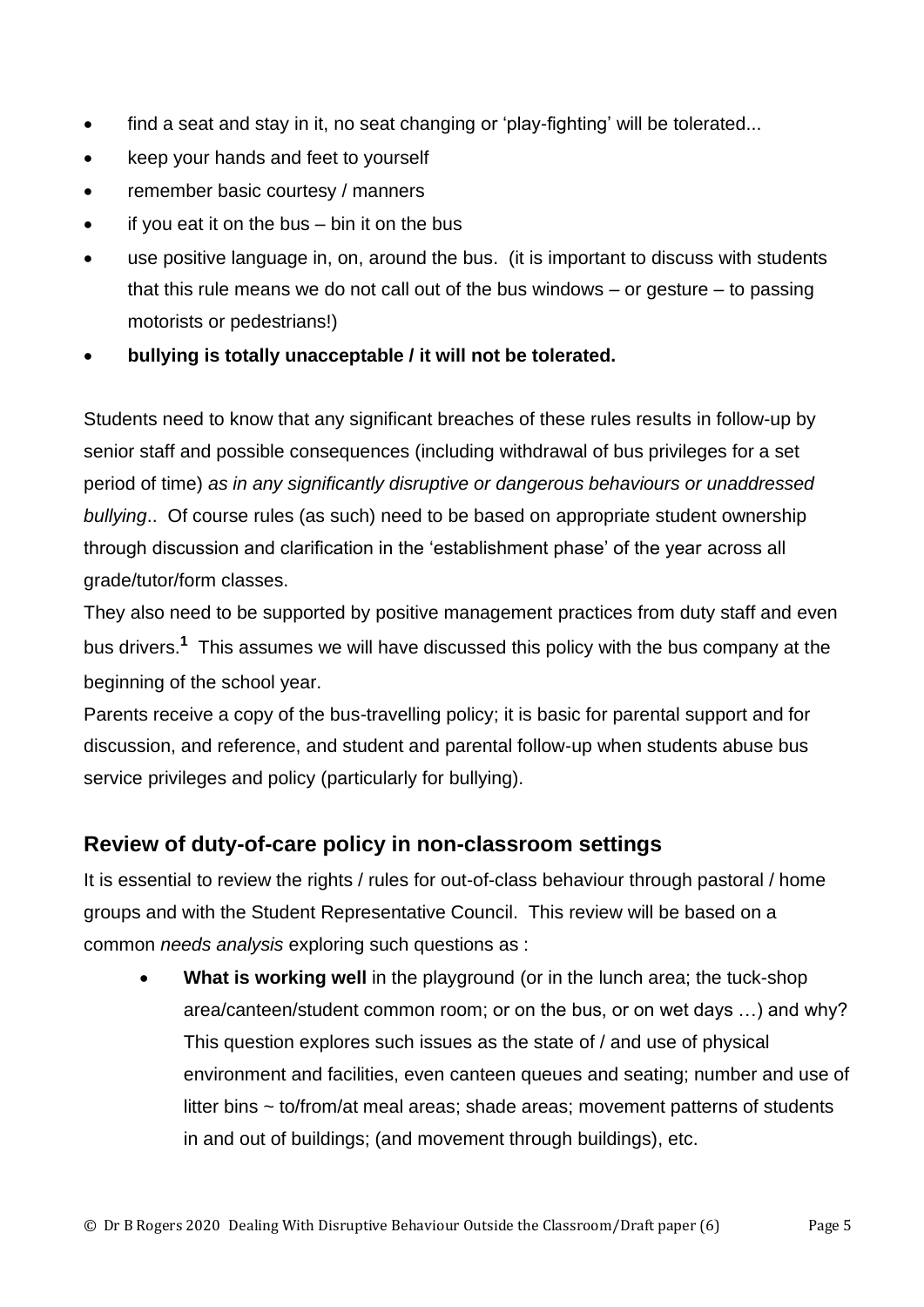- **What is not working well and why?** It can help to use a map survey to augment this question. Students are given a map of the school and asked to nominate areas on the map where they feel safe and comfortable to move around in and recreate, and areas where they feel unsure, unsafe … to recreate, move around or play ... They are then asked to note *why* they feel safe, less safe or unsafe in their *nominated areas* (on the back of the map). These areas of relative safety are enumerated on the map by the numbers 1, 2, 3 (1 = safe and comfortable  $\dots$ ,  $2$  = uncertain, wary  $\dots$ , and  $3$  = would not go there!). With younger primary-aged children this can be established through a class discussion.
- **What can we do (all of us) to make the playground (or canteen area, or bus, or ...) safer, cleaner, a more enjoyable place to be?** Eg :- What can we do to make exit and entry to / from classroom and corridor areas safer, less noisy etc. What can we do to make the bus journey more enjoyable, safer …?
- **What do we need to change about our current approaches and why?** How can we do it as a school community (students and teachers)? This is also a questions that addresses our current managerial and behaviour leadership practice as teachers.
- Some changes will be 'structural'; some organisational; some educational / pastoral in focus; some changes will involve policy review and management plans. Staff will also consider necessary changes to management practices when in any duty-of-care role in non-classroom settings.

# **Review of staff management and behaviour leadership/discipline : needs analysis**

It is also important for staff to review the *typical behaviours of concern* in terms of duty-ofcare outside the classroom (from litter to running in the corridor to roughhouse play and fighting).

The issues of concern about non-classroom behaviours can be noted and discussed in terms of their *frequency* and *seriousness.*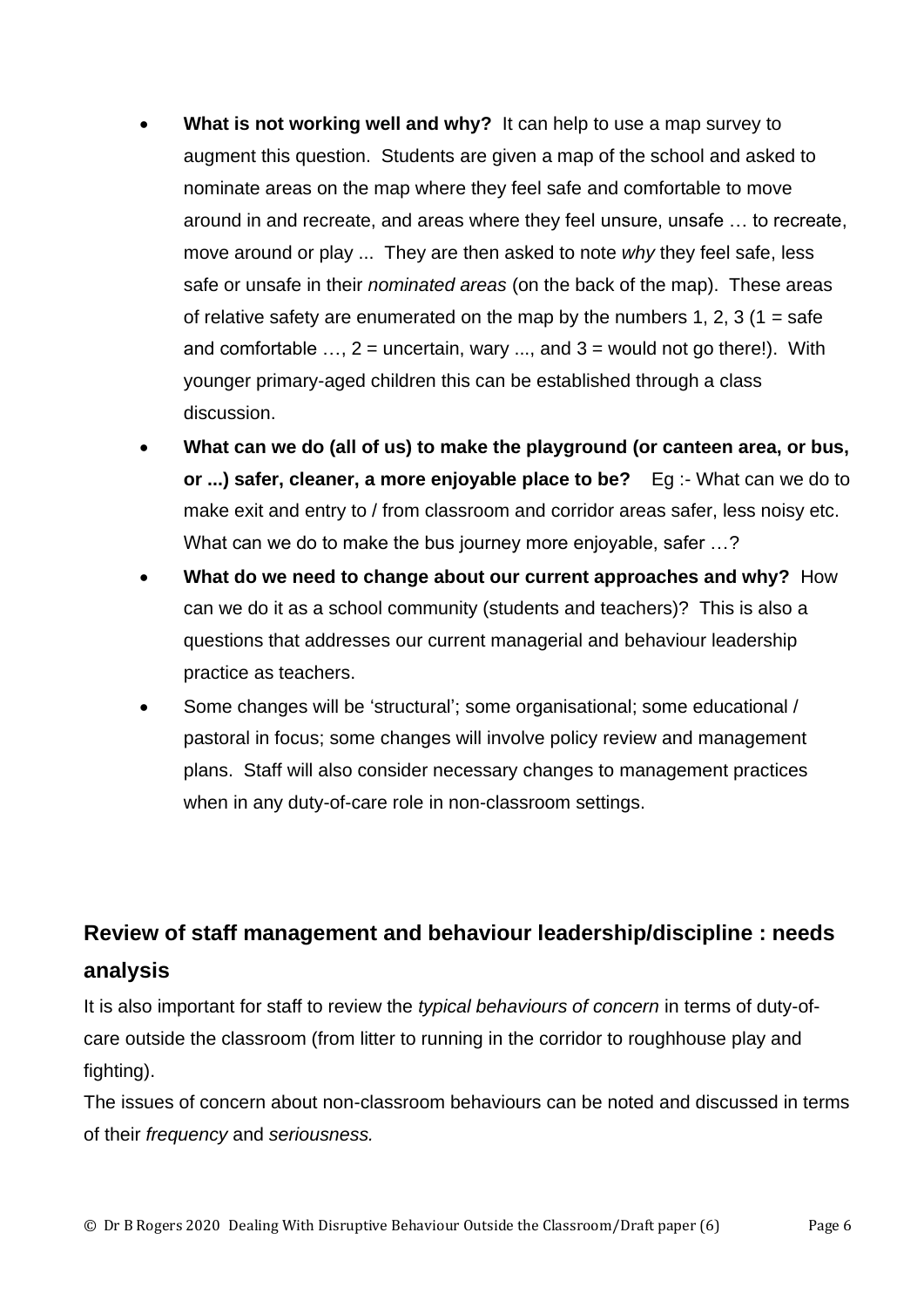The most common 'pattern' observed (from such a survey) is **high frequency / 'low serious'** behaviours such as eating in corridors, running in corridors, 'friendly' pushing, shoving, 'friendly play-punching', (that 'testosteronic' male-bonding ...), throwing a ball thoughtlessly, etc. If these typical behaviours are not consistently addressed (in a relaxed, low-key, way) by all staff it makes the management of the more serious behaviours more difficult to address. (See also notes addressing **Playground Supervision – a whole-school review).**

**Low frequency / high serious** these are behaviours involving safety (psychological or physical) such as threatening others, any form of harassment, bullying, aggressive behaviours (to property or person) or fighting; *any* use of drugs or alcohol.

As noted earlier, the problem with 'low-serious' behaviours such as 'play-punching' and 'pushing and shoving' ('karate-kicking' – in fun, 'play-fighting', throwing sand , bark chippings ... sticks etc) is that this can quickly erupt into more serious behaviour when someone gets hurt or when school property is damaged. We need, as staff, to consistently address any overt silly play or play-fighting, even when students respond / retort "… that we're only mucking around!" or "… he's my mate," and the use of put-downs/sexist/racist/homophobic language ..., " he don't care if I call him a f [10] poofter!" or "... we're only having fun ... Gees!"

A 'relaxed, managerial, vigilance will see a more positive playground culture in time. We can create a culture of *reasonable fairness* and *respectful certainty* about : *what our school realistically considers fair, reasonable and safe behaviour.* What it requires of staff is that we make the managerial effort – every day; *relaxed* **vigilance***.*

Some teachers will not make the effort of addressing disruptive behaviour out-of-class (especially when not on duty) because of anxiety about their own safety (psychological or physical); this is understandable. Students have a frustrating propensity to minimise, discount their behaviour and argue back, challenge, and (even) run off when we seek to address their behaviour. Some students tend to regard out-of-class as quite a different social context '… this is *our* territory!' (we can do 'our own thing' here, 'it doesn't matter ...').

When developing reasonable consistency in duty-of-care management beyond the classroom, schools need to address :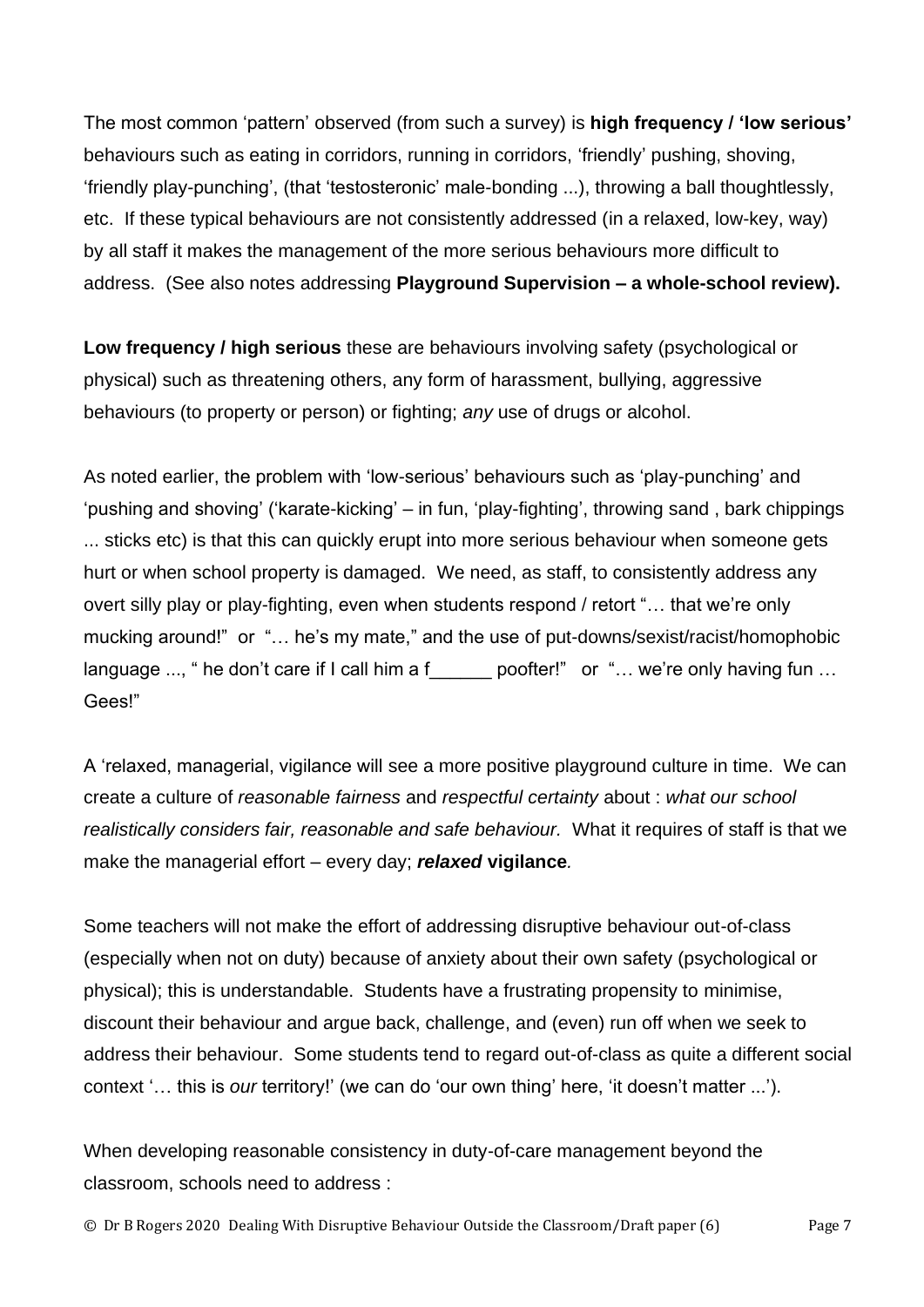- What the *typical concerns* are of staff regarding student behaviour (see the earlier note on needs analysis).
- What are we *currently* doing in terms of 'short-term' corrective and discipline and management while we're on duty eg : what sort of language do we actually use to two boys 'playfully fighting' in the corridor or playground? What approaches have we found to be effective? (in terms of our behaviour management aims) particularly with respect to students' typical responses to what we say and do, eg when they argue, defy or run off … (see also later.)
- Where do we need to '*fine-tune'; adapt; modify* or *change* our policy and practice, and *how can we change – what can we reasonably do?*

#### **Hostile, threatening or aggressive behaviours**

When addressing any form of hostile or aggressive behaviour it is important to consider *teacher safety,* as well as student safety (as noted earlier, also see on p 16f). What do we do in a serious fight situation? How do we get immediate staff back-up? How do we deal with the 'ever present' student audience in such a situation?

Staff may need to be skilled in *preferred* management that is both realistically practical and as effective as one can be as a teacher (given the context). Such practice needs to be consistent with our beliefs and aims about student behaviour management. Preferred practice (especially when addressing serious behaviours) should be known by all staff. These are addressed later (and in some detail in Rogers, 2006a).

Preferred management and discipline practice will also need to address issues such as *what sort of things to say* when we direct/command students to stop fighting (for example) (p 16f and pp 22-23); how we should deal with the peer audience; how we should get immediate adult assistance; how to report and what follow-up procedures need to be employed. Such follow-up needs to address consequences and accountability dialogue with students (for example, with students who have verbally abused a teacher out of class see later p 10f and p 23f). In some schools students feel there will be no consequential outcome if they swear *at* teachers and run off in settings outside the classroom.

One of the important principles of behaviour management with such behaviours is the *certainty* of follow-up and follow-through with students, of necessary and appropriate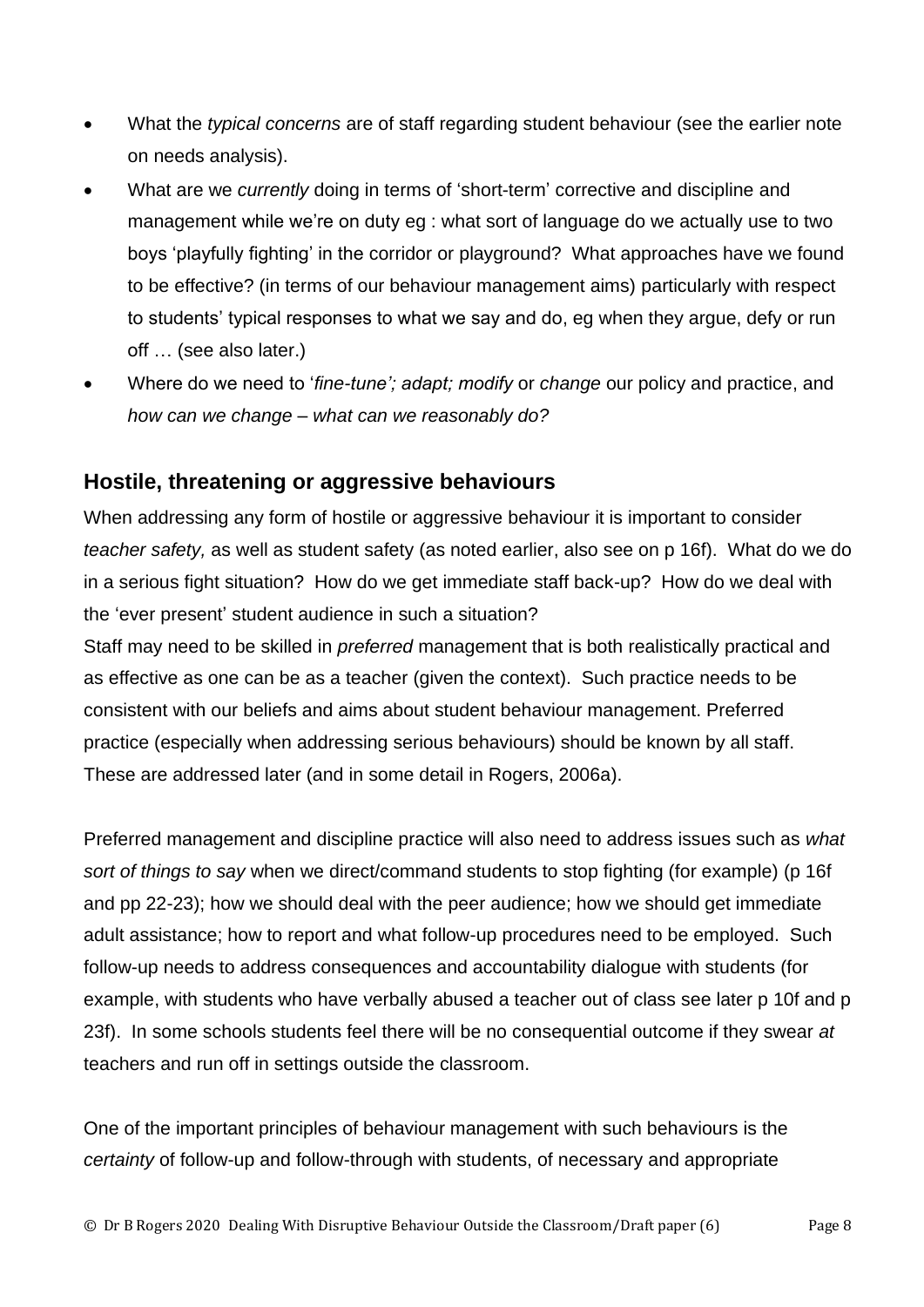consequences. Teachers will also need to track students who refuse reasonable teacher requests (about their behaviour) or who verbally abuse or harass a teacher (p 10) (see the notebook usage below). Any harassment (of teacher or students) needs to be addressed as soon as possible; early intervention is crucial. I have known staff put up with frequent and on-going harassment in the playground yet not reporting it for fear they will be seen as 'weak' or ineffective, or (as bad) not report because they believe nothing will be done (or nothing effective will be done).

## **Duty-of-care notebook ...**

It can help if each teacher carries a notebook when 'on duty', to note down students' names and behaviour(s) that need follow-up and follow-through by senior staff. What is recorded (in the notebook) is transcribed daily in a monitoring / tracking book / computer 'tracking' in the staff room eg : date, time, student's name, incident, immediate action taken … suggested follow-up noted. [This notebook carries the school logo so it looks appropriately 'official'. Perhaps a bright yellow notebook? Like the yellow card used in football.] If students run off or refuse to give a name/s, or students in an 'audience' refuse to supply a name/s we'll use the notebook to track students via the photo files.

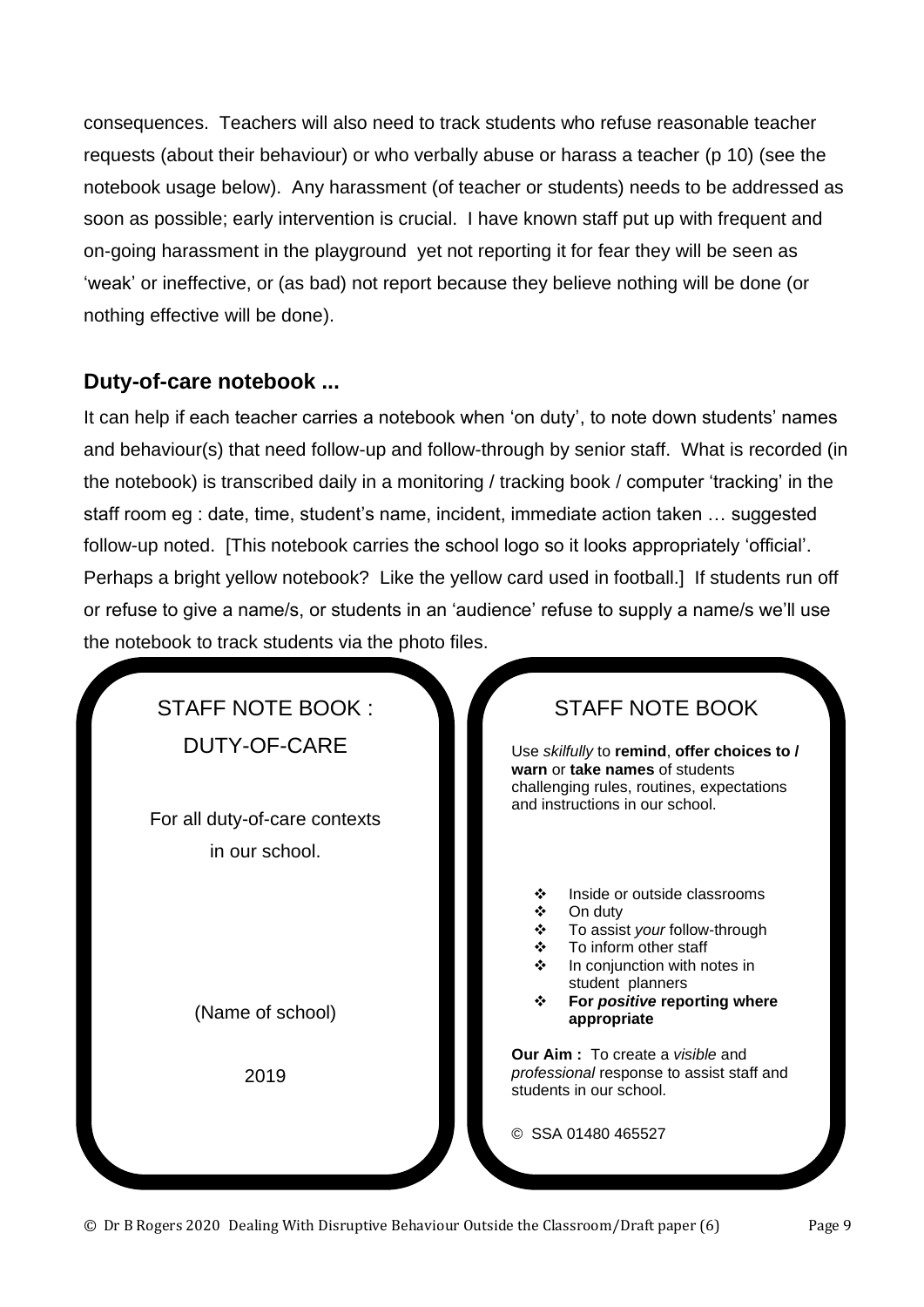| Please carry at all times                                                                                               |                                                                                                                |
|-------------------------------------------------------------------------------------------------------------------------|----------------------------------------------------------------------------------------------------------------|
| Time<br>Date and the state of the state of the state of the state of the state of the state of the state of the state o |                                                                                                                |
| Name and form (check carefully)                                                                                         |                                                                                                                |
| Information / incident                                                                                                  |                                                                                                                |
| Next Steps? (note in planner?)<br>(Key follow-up with colleague[s])                                                     | © SSA 01480 465527<br>nb This idea<br>comes from a<br>colleague of mine<br>in the UK, Harry<br>Pearce. I thank |
| Print /<br>Sign                                                                                                         | him for his support<br>in this aspect of<br>positive duty-of-<br>care management.                              |

## **Follow-up with students who challenge, swear and use offensive or**

## **harassing language to teachers**

There are students who use offending or abusive or harassing language to teachers in nonclassroom settings (they feel their behaviour will be less likely to be challenged or followedup – particularly in larger schools ...). It is crucial, obviously, to address this as it happens directly, assertively (p 14f), but also to follow-up one-to-one (or with the several students ...) This follow-up must include senior teacher support. The offending student/s is called to a special meeting with the teacher they have ill-treated, vilified or verbally abused, harassed or threatened. This meeting is facilitated by a senior staff member. The teacher addresses the student (face-to-face) through an *accountability dialogue* :-

• describing specifically the student's offending and abusive behaviour, briefly and clearly. It is not a lecture or harangue (tempting as that might be!). It will help to have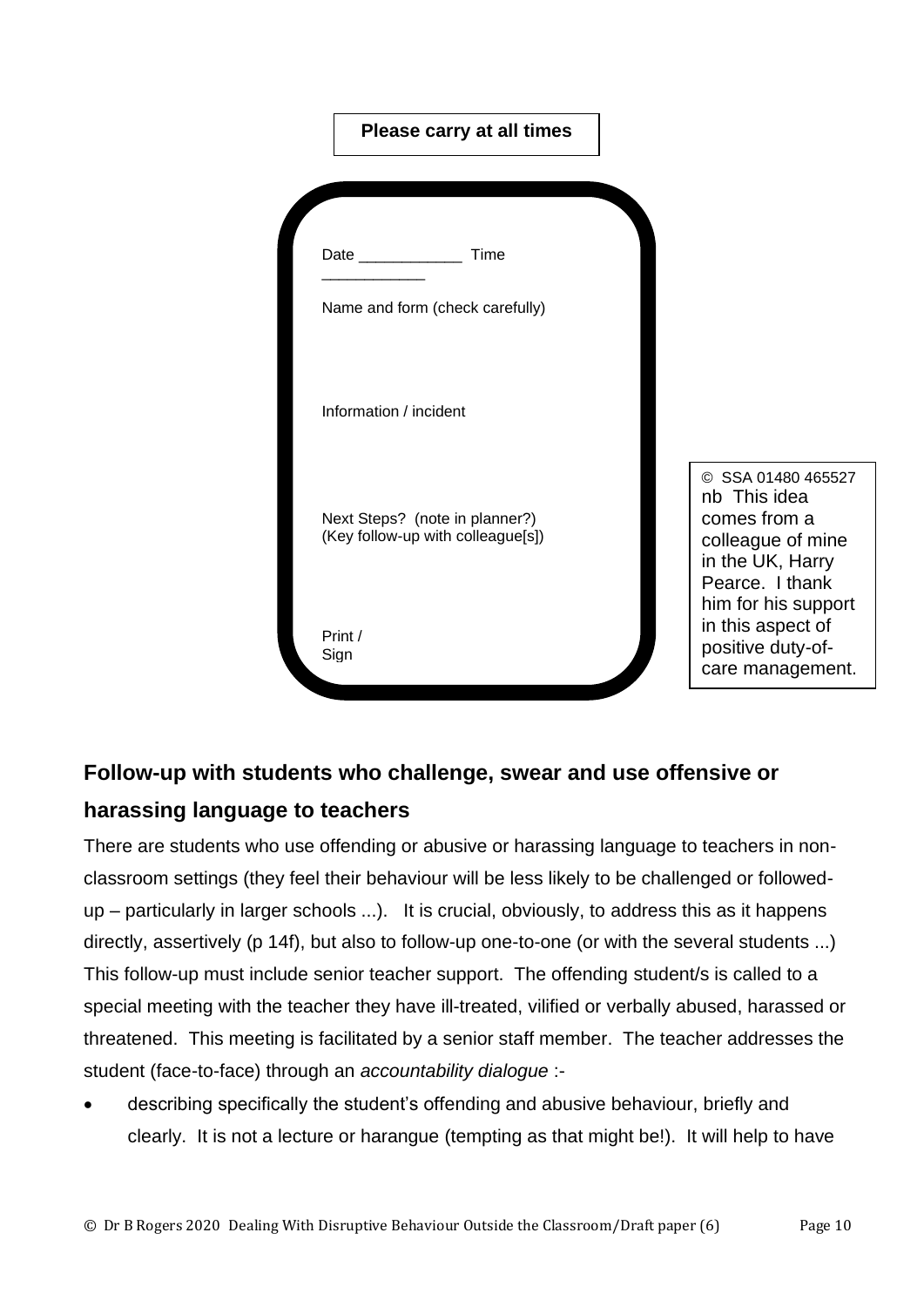the student's *specific* harassing behaviour and language recorded (including a copy for the student/s in question), prior to any such meeting.

- The teacher, clearly, respectfully, describes how they feel about the student's *behaviour*; and why such behaviour is unacceptable (focusing on fundamental rights / responsibilities in the school's code of behaviour). The recorded list helps here ...
- The student is given a right of reply. This is responded to by the senior teacher with special reference to *the basic rights / responsibilities of our school.* If the student counters that he was 'just joking', or 'mucking around', or 'other kids do it too …' the facilitator will *refocus* why it is not 'a joke', or merely 'mucking around …' and explain why ...
- The teacher then describes what needs to happen 'now' and from now on ... i.e. : that *this* (be specific) kind of behaviour is totally unacceptable (explain why) and needs to stop. Students will often apologise; we point out the difference between sorry *words* and sorry *behaviours*.
- The student/s is asked what they can do to reassure the teacher about the hurt they have felt regarding the student's behaviour.
- The facilitator directs the student to the appropriate consequence : apology and assurance such behaviour (be specific) will not occur again. If considered necessary the senior staff facilitator will also direct the student (and teacher) to a review meeting in a week's time to 'see how things are going in the playground …' When there has been any on-going harassment, a review meeting will need to involve parents. More serious harassment will always occasion parent contact (and formal due

process for harassment),

The message to the student is we are *aware* of your behaviour and its effect on others' rights (just as they need to be); "*We cannot let you speak or act in any way you feel like doing. Your behaviour is your 'choice', you will always be given a chance to have your say however you will also have to face the consequences of your 'choice' of behaviour*."

On some occasions it will be necessary to point out that behaviour consequences can include loss of privileges regarding *social* play (appropriate when students play very aggressively or frequently hurt others); in-school suspension; parent notification; parentteacher conference; out-of-school suspension.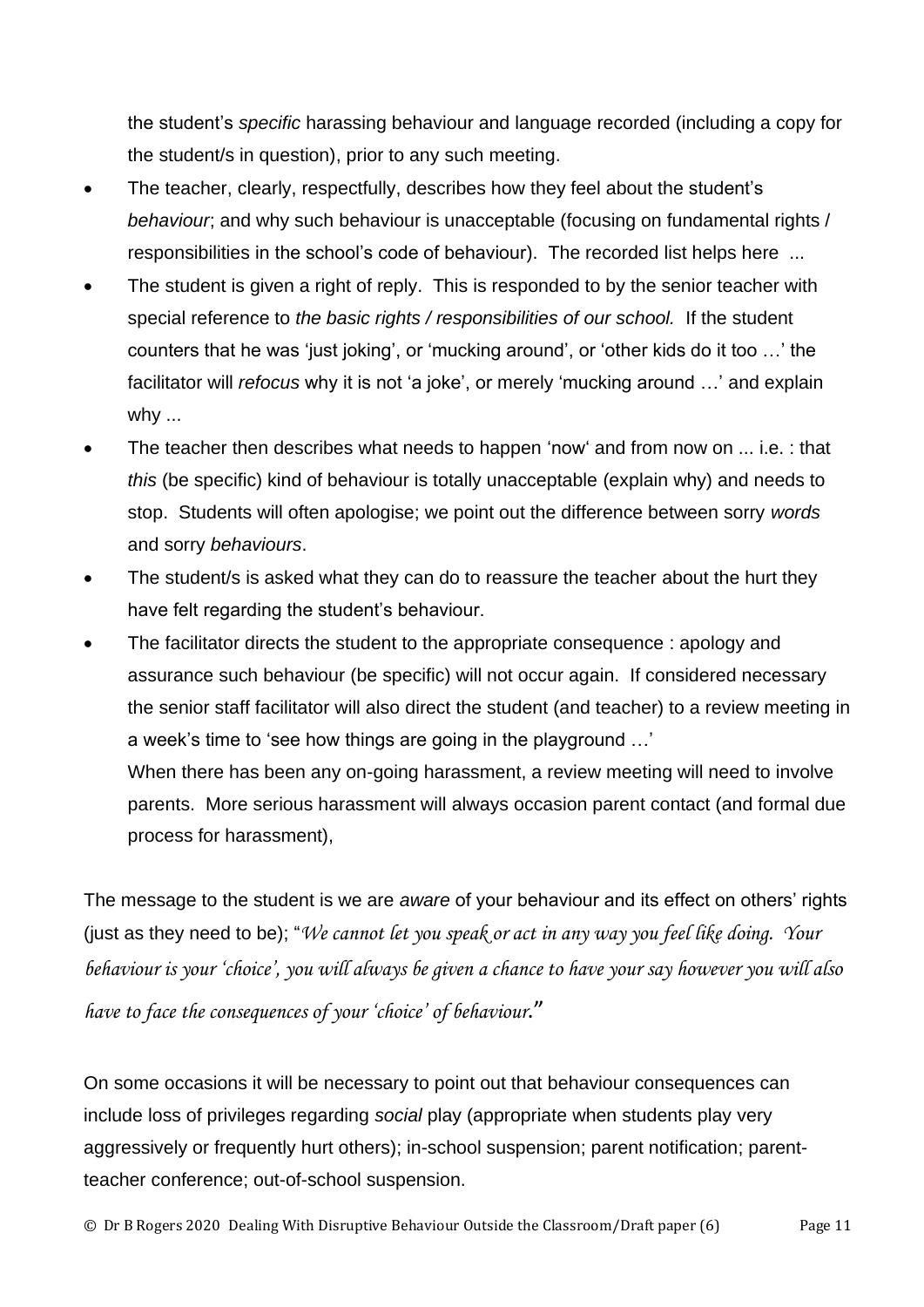nb Of course we need to balance the consequential aspects of discipline with the supportive aspects of discipline (such as restitution, restorative conferences, counselling, even developing supportive individual management plans for behaviour out-of-class). The most fundamental, and difficult, feature of such a 'balance' is that teachers will not hold grudges against such students.

## **Teacher management / discipline skills (some common examples)**

The skills of behaviour management and discipline in non-classroom settings are based in *school-wide preferred practices* of behaviour leadership and discipline. (see Preferred practices in Rogers 2006a and 2011).**<sup>2</sup>**

'Teacher A' sees two boys play-fighting in the corridor or playground. He yells out (as he marches over) "Oi, you two, here! NOW! …" He berates them, loudly and 'publicly' and puts both on detention. A slight overreaction?

In a similar situation 'Teacher B' directs the two students across to her (away from the immediate corridor 'audience'). As she knows these students (this always makes a difference) she personalises the direction. *Lifting* the voice firmly – with expectation – she calls them over … "Adam ( … ), Lucas ( … )" she pauses and repeats ... "Adam ( … ), Lucas ( … )" They turn "Eh?!" (annoyed) "What? What'd we do?" She doesn't answer them; she repeats the 'call'. "See you over here for a moment." She turns aside (to remove *direct* eye-contact and give some take-up-time). They come over – away from their immediate peer audience – sulkily. She speaks to them quietly – now – at the side of the corridor : "I saw you doing some serious strangling and kicking. I know you're mates but – fellas – this isn't a football field without umpires."

When they argue, or protest, ('But we're just mucking around ...'(etc)) she will refocus them back to the fair rule or expectation, "Even if you are mates. Even if you think it's no big deal. That kind of 'play' is not on fellas." She separates amicably. If they refuse to 'come', or run off, (when she calls them) she will track them via the staff monitoring book (p 9). She will not run and chase them. The message of *certainty of follow-up* does not take long to 'get around' the 'tribal tom-toms' of a school.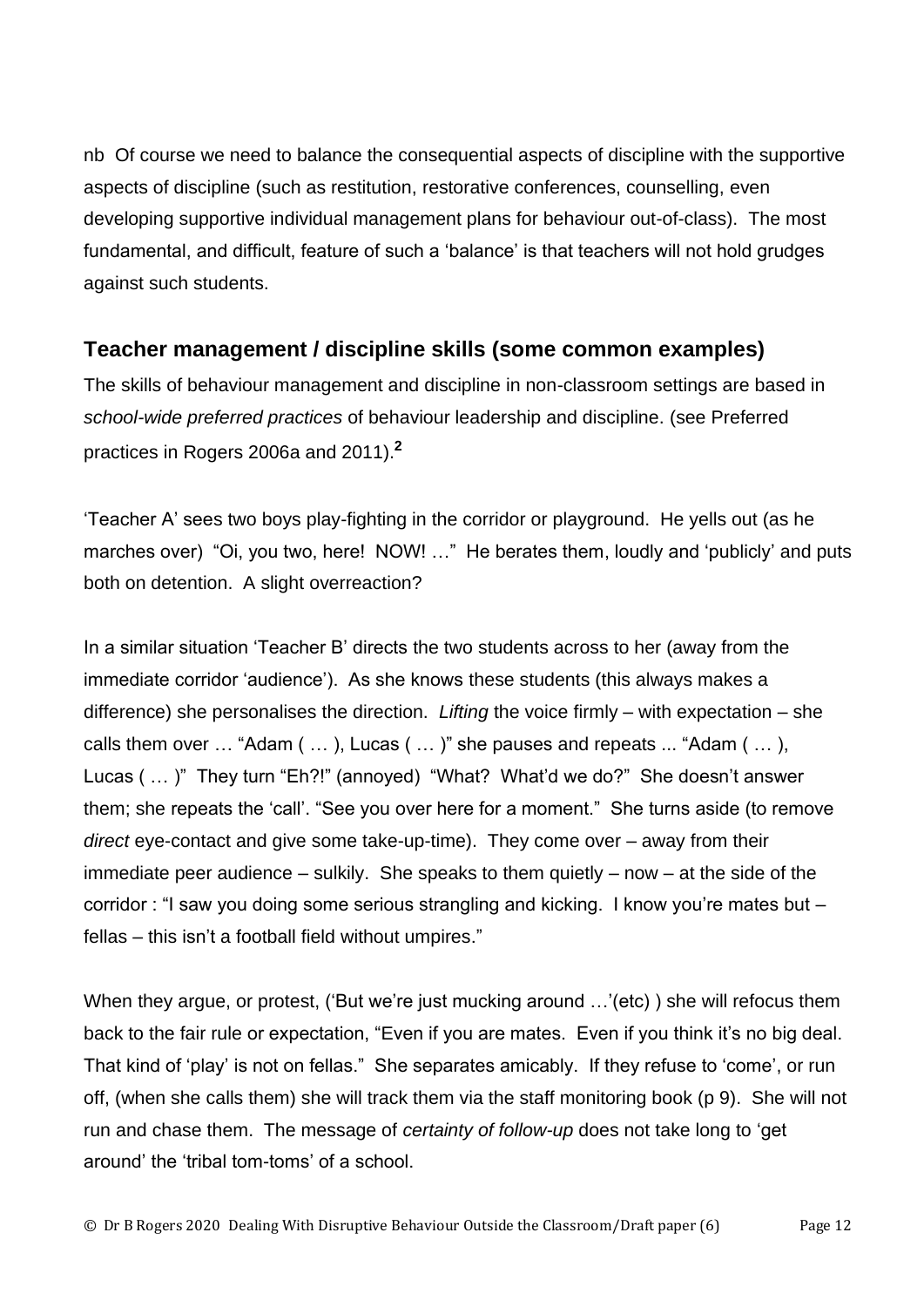She seeks to use positive corrective language, where possible, for the minor disruptions such as running in corridors eg "Walking in the corridor Jason …" Rather than "Oi *you*, don't run!" A quiet, pleasant, reminder to the students eating in the corridor … "I notice you're eating. Looks delicious; well sort of. What's our rule for eating in corridors?" The standard reply to a descriptive reminder (and question about the rule) is : "Every other teacher lets us eat meat pies that slop residual gravy meat on the corridor lino. Every other teacher lets us drink Coke, and eat chips, and hot dogs … in the corridor … every single day …" She replies : "Our school rule is clear ..." She beckons to the corridor exit door ... The teacher does not 'argue the toss'. She will refocus to the school rule without defending the rule or arguing about which teachers do, or do not, allow eating in corridors. If the rule is clear (and fair) we do not need to keep defending it.

It does not help to over justify the fair rule or 'reason' with students in such a context.

| Teacher: | " but the corridors get so messy with litter and bits of food and "   |
|----------|-----------------------------------------------------------------------|
| Student: | " are you saying we'll drop food and litter? We know how to use a     |
|          | bin!"                                                                 |
| Teacher: | "I didn't say you would drop litter did I?"                           |
| Student: | "So; how come other teachers don't hassle us about eating – we are in |
|          | year 10 you know."                                                    |
| Teacher: | "Which other teachers let you eat in the corridor ?"                  |

And so it goes on ...

Corrective reminders – in such cases – can often be positive even non-verbal eg hats off inside / beckoning to the 'eaters' to go outside / even eye contact. Non-verbal reminders/corrections depend – of course – on how we communicate and the relational status of the teachers cueing the students; we need to know the student/s if we use nonverbal cueing. The corrective reminders can be encouragingly brief :-

"David, the bin's over there" rather than "Don't leave litter on the ground, what are you – pigs or what?"

" … Do the bin a favour … give me a hand to pick up a few bits each, we'll soon clear this area up." (This to students sitting in 'residual litter'.) Almost all students will respond reasonably to this positive, expectant, request (a few whinge – that's par for course). We always distinguish between how we address students we see dropping litter and how we address students 'sitting in residual litter'.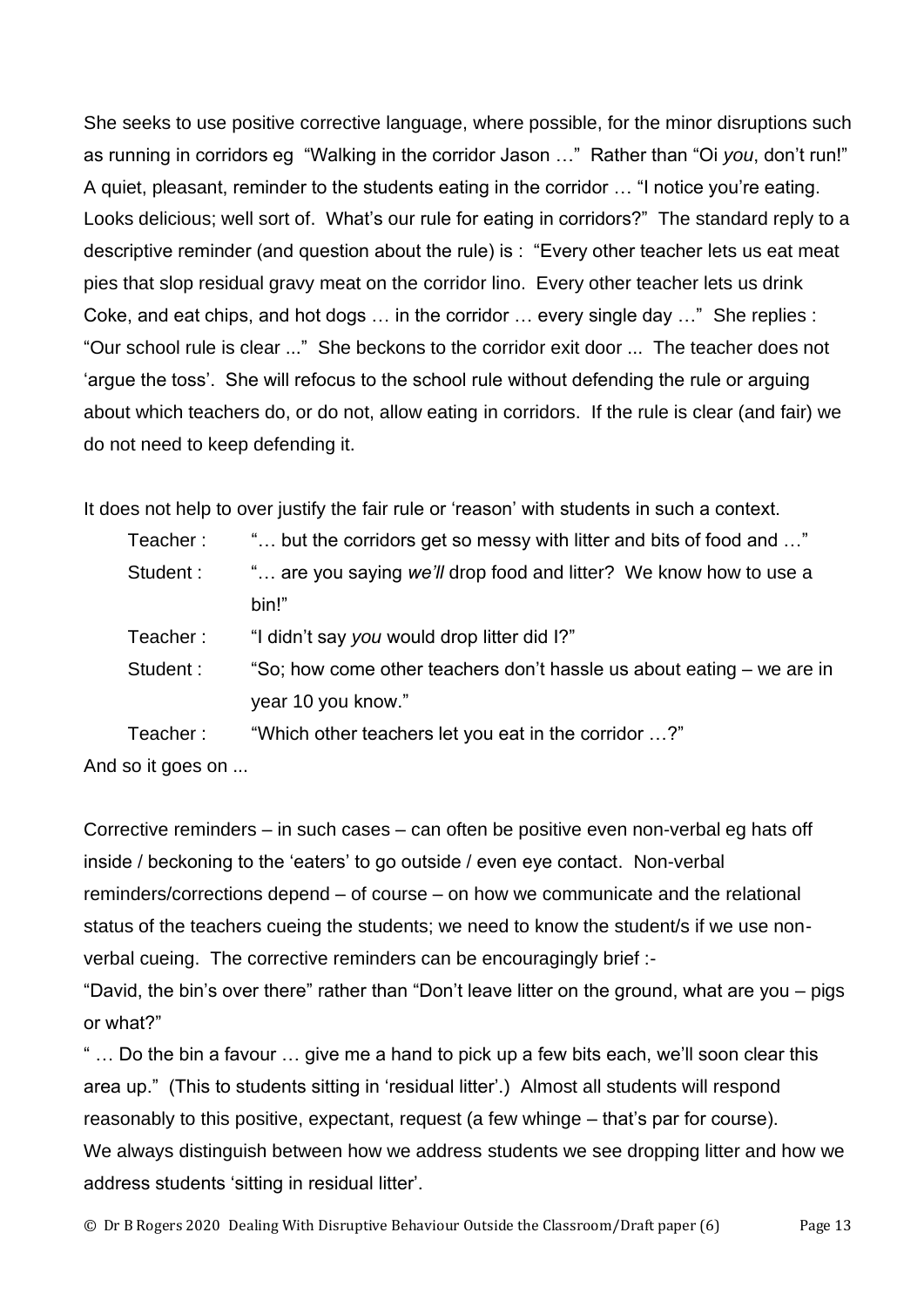In many schools where I work we take several plastic bags (and the cheap tongs) and pick up 5 bits of litter each *with students* while on duty; it is a basic expectation and most students are willing to give a 10-15 second help, even if there's a sighing whinge ... We do this in areas where students are sitting, eating and where there's residual litter ...

#### **Addressing verbal or non-verbal harassment (see also earlier, p 10f)**

If a student *mutters* sexist or racist language about a teacher (or to other students in the teacher's hearing) it will be important to address such behaviour assertively, unambiguously, without (tempting) counter-aggression.

A teacher hears a group of boys loudly 'mutter' comments about her body and clothing as she walks past. She stops, she eye-balls the whole group (they snigger). Speaking in an unambiguously assertive voice she says, "I don't know who said it, but I heard it. I don't want, or expect, *any* of you to make comments about my body or clothing. I expect you to stop now – *do you understand*?" One of the boys says (pathetically) that he was 'only joking'. She replies firmly – *eye-balling them all,* "It is not a joke – **ever** and it stops now; do you understand?" (This is a rhetorical retort.) She walks off. If she thinks it is appropriate she will also follow-up and follow-through by organising an accountability dialogue (see later) with key ringleaders; or each one of the group if necessary.

Any such comments need to be addressed (in the immediate short-term) straight away – and assertively with appropriate follow-up as necessary within that week. This will always minimise the behaviour of students who are tempted to go beyond the one-off gutless comment to any further confronting or harassing behaviours.

## **Assertion**

*Assertion* is a skill. The ability to convey one's rights and needs (or to protect others' rights, needs and feelings) with appropriate degrees of assertion is not easy. The *skills* of assertion embrace :

what we say :- the words and phrases, especially use of 'I' statements (see earlier example);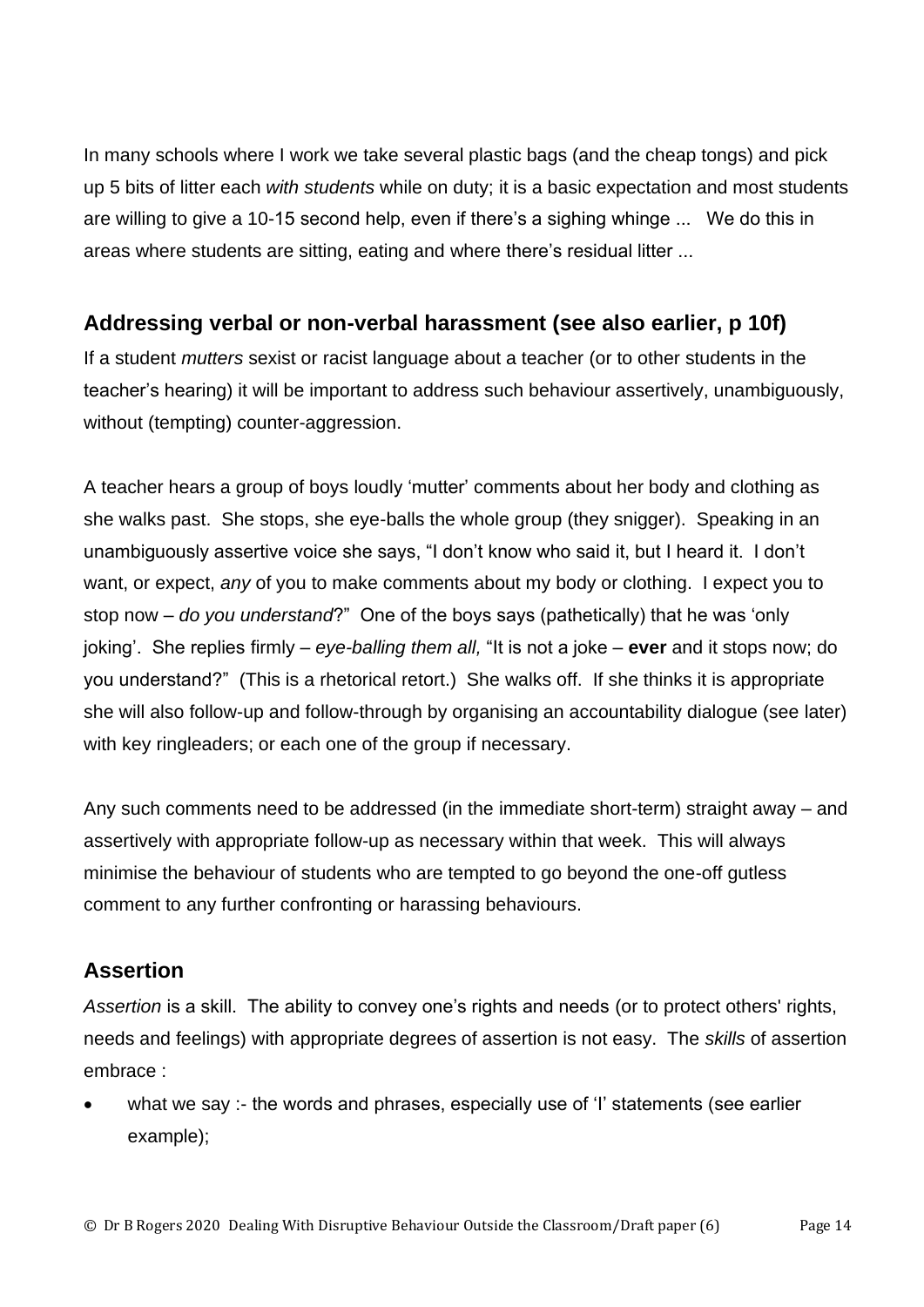- Confident expression of non-verbal behaviours such as eye-contact; non-aggressive body language; firm tone of voice; the ability to convey anger unambiguously (but not aggressively); confident voice tone, as when directing students away from their immediate peers for a 'private chat' or rule reminder …); use of take-up-time where appropriate.
- *Conveying anger* (within assertion) assertively, even respectfully yet convincingly means we will need :-
	- ~ To briefly, and *consciously,* 'calm' ourselves before we attempt to calm the other person(s). This does not mean we are unemotional but that we are controlling the expression of our anger *assertively* (especially what we say).
	- ~ To communicate *what* we are angry about. We do this briefly, addressing the behaviour rather than attacking the person.
	- To give the student/s (who are disrespectful, verbally or gesturally rude / hostile / aggressive) cool-off-time wherever possible (especially in a fight situation). This will often involve *formal time-out*.
	- To avoid merely shouting or yelling (or screaming) at students who are in conflict with us, or with each other.

A firm, *raised* voice is often necessary to gain attention eg "Oi!" / "Stop!" if they are a distance away … (or even using the students' names). This is different from yelling or screaming. The raised loudness in our voice / and our firmness is to gain attention; the teacher then drops the raised, tone and gives the command (or direction) in a firm, calm, 'slower' *assertive*, voice.

#### **In less serious situations**

• Where appropriate (and possible) distract the student(s) away from their immediate peer audience to 'chat', or remind them of the rules for (eg) playing handball and directing the question of responsibility back to them "*Where* should you be playing …?" or "*What's* our school rule for ...?"

All teachers should have a clear map of the playground with marked 'out of bounds areas' noted and designated ball games areas.

Avoid over-use of "Why?" questions when addressing student behaviour eg : "*Why* are you playing downball here …?" It is more helpful to *describe* to the students what they *are* doing and then ask them *what* they should be doing (or '*where* they should be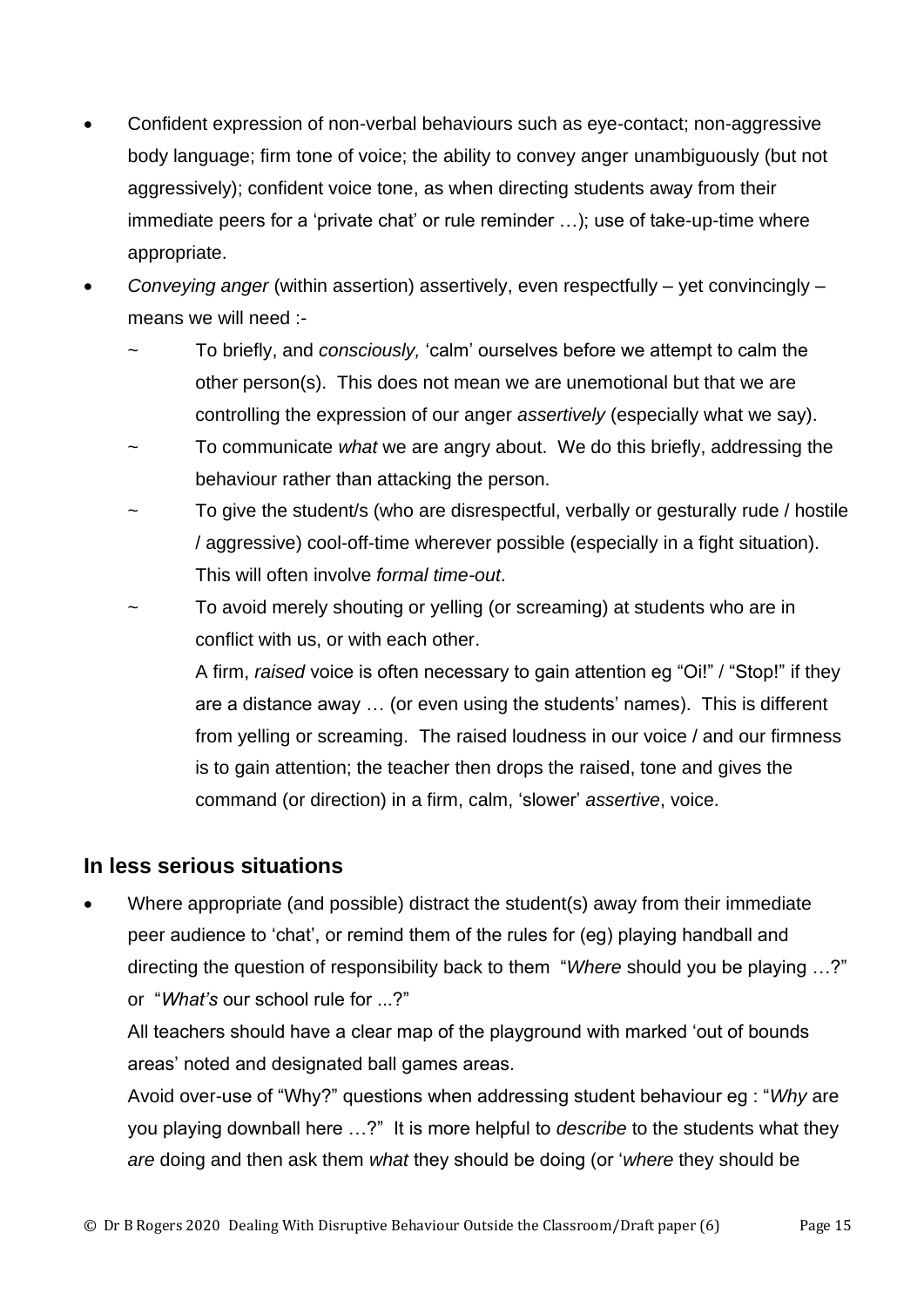playing; or '*what* our rule is for …') Eg : "You're playing handball in the infant area of the playground. Where should you be playing handball?" If the students say that Mr or Mrs 'x', 'y', 'z' 'lets them play here ...' we will need to refocus them (without suggesting our fellow teachers are inept or incompetent) "I can check that with Mr or Ms 'x', 'y', 'z' – *where* should you be playing handball?" If they don't know, or choose not to say, we will simply direct them where to play. If they refuse we need to make the consequence clear (this will, at times, include confiscating the ball) – and following up with the note book (see p 10).

- On minor 'discipline' issues (eg addressing eating in the corridor, or running in corridors, or low-level 'testosteronic bonding') the teacher can 'preface' any corrective rule-reminder with a brief greet and chat; it makes the corrective discipline easier to 'take' by the students (wherever possible). Staff will always enhance a more positive management style by adopting a 'relationally personable' tone wherever reasonably possible when moving around the school, the playground or supervising bus queues – *relaxed* vigilance.
- Avoid arguing with students in 'the emotional moment' (especially in front of their audience of peers). Keep the focus of the transaction (briefly) on their behaviour or the relevant school rule or right (with older students) as it addresses their behaviour.

## **Play-fighting**

When confronting – and stopping – potentially serious play-fighting it is important the teacher addresses what they see and makes the corrective point clearly and decisively. Two lads are wrestling and punching each other – pushing each other into the lockers and holding up 'through-traffic' in the corridor. The teacher calls out "Oi!" to raise attention, or uses the students' names if known. Firm, clear, *raised* voice. – She then drops the louder tone, to a clear, firm, assertive tone. "In *our* school *that* kind of play-fighting is not on. Full stop." Students : "… but we were just muckin around gees! Is it a crime?" (They have stopped now.)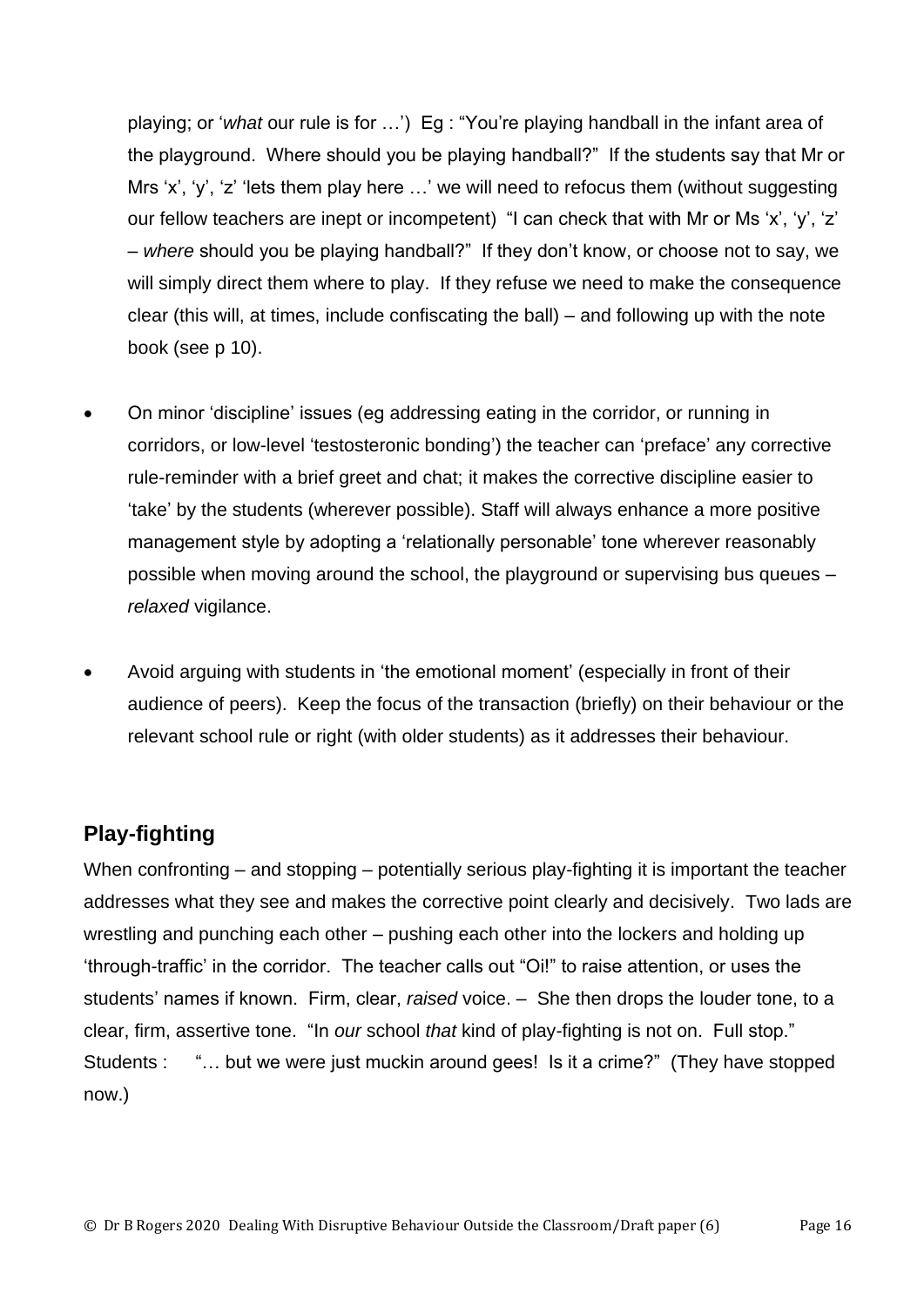Teacher : "No; but it is a school rule.. Maybe it's mucking around to you but in our school that kind of mucking around *is not on*. This is a reminder. Now – go and enjoy the rest of recess time without that kind of play."

If she has to address *these* two boys *again* (in that week) about similar behaviours … she will note it in the staff monitoring book (p 10). 'Tracking' of such students is important. Follow-up and follow-through, even on *overly vigorous* testosteronic bonding behaviour (above) says "… we are serious … we need to talk about this a little longer …" It invites clarification, and demonstrates the school's commitment about basic rights *and responsibilities* and a fair and reasonable 'behaviour culture *in our school'*. Follow-up also outlines the appropriate, *and certain*, consequences of such behaviours.

#### **Dealing with aggressive behaviours and fighting**

These behaviours are among the most difficult to address, especially at adolescent level. It is essential that all staff have thoughtfully discussed this issue. This is particularly important when teachers are engaged in duty-of-care management outside the classroom where they may not know the students concerned and have no 'relational mileage' to draw on (as it were).

It is also important for staff to discuss the legal implications of *any* sort of physical restraint of students. The appropriateness of *any* physical touch by teachers is often a topic of public discussion, and any use of physical restraint (say in a fight situation) should not be left *merely* to professional discretion. It should be the outcome of a whole-school discussion, policy and practice.**<sup>3</sup>** (See also Rogers, 2011 and Rogers and McPherson, 2014).

These days when schools have been the target of litigation-conscious parents, we will need to have thought through the implications of situations where a student is : '… a danger to himself or others'. There are some – rare – occasions when physical restraint is appropriate but no teacher should be forced to have to restrain a student. If in doubt *always* send for colleague assistance – immediately. In any fight situation it is always advisable to send a 'safe' student to the administration to get another teacher (preferable senior teacher) on-site as soon as possible.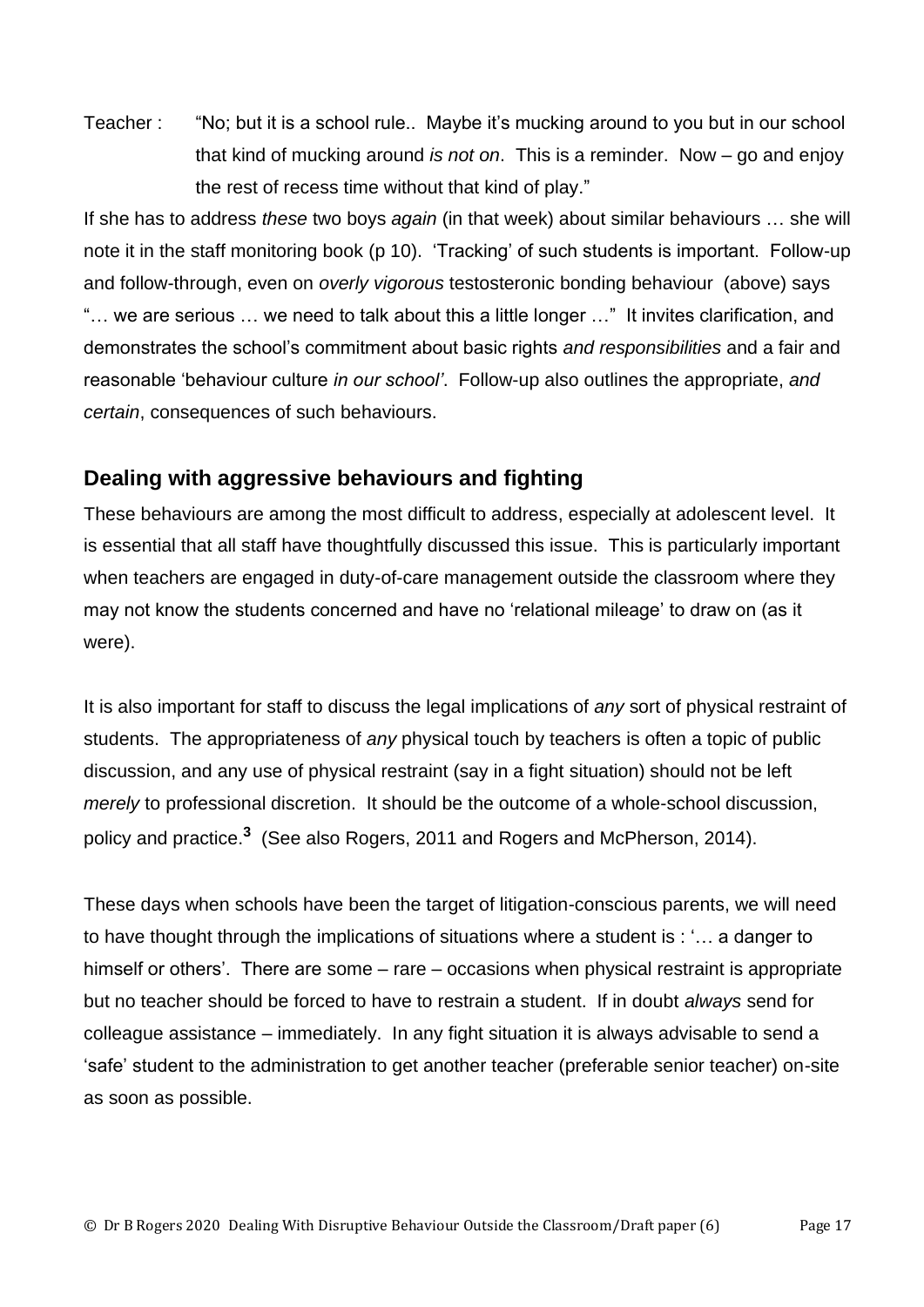Schools now (of course) have mobile phone cue-ing on playground duty for colleague assistance in a crisis situation, or assessing a *potential* crisis ... Where there is an issue of significant concern or danger : where a student has 'done a runner'; a fight is 'brewing' or 'on'; students have threatened a teacher …, or a student is on the roof, or up a tree …

Some key points for whole-staff discussion will need to focus on the typical examples of aggressive (verbal or physical) behaviours in *our* school in terms of frequency; typical places where such behaviours occur; age; particular (noted) students; degree of seriousness and any precipitating factors.

From this 'needs-analysis' teachers can address :-

- What we're *currently* doing to deal with such behaviours :- *preventatively* where possible?; *correctively*?( in the immediate sense when we have to speak to students about their behaviour); *consequentially* ? : follow-up (mediation, restitution)?.
- How *consistent* is our practice (in terms of relaxed vigilance …)?; How do we report incidents in terms of 'degree of seriousness'? (especially overly vigorous 'play-fighting' as distinct from 'full-on-fights');
- *What are our follow-up procedures*? (especially for students who run off when challenged …). What is our typical use of, and kind of, consequences? Who is responsible for follow-up? What is the role of duty-teacher in any follow up / follow through?
- What are our preventative/educational measures? How clearly (for example) have we discussed the issue of 'play-fighting', 'rough-play', verbal hostility/aggression with our students in class meetings, tutor/pastoral groups? It is always helpful for staff to access some kind of educational focus with students addressing and discussing the issues of 'male-ness' and 'male' behaviour, in light of stereotypes in sport and the media; peer-approval of aggression as a means of displaying power, status, or even one's 'manhood'; how relational conflict is dealt with
	- in the media etc.
	- Preventative measures will also need to include the basic but essential clarification of *safety and treatment rights and the responsibilities and consequences contingent on those rights*, for example with reference to any kind of bullying. These should be published in user-friendly language in each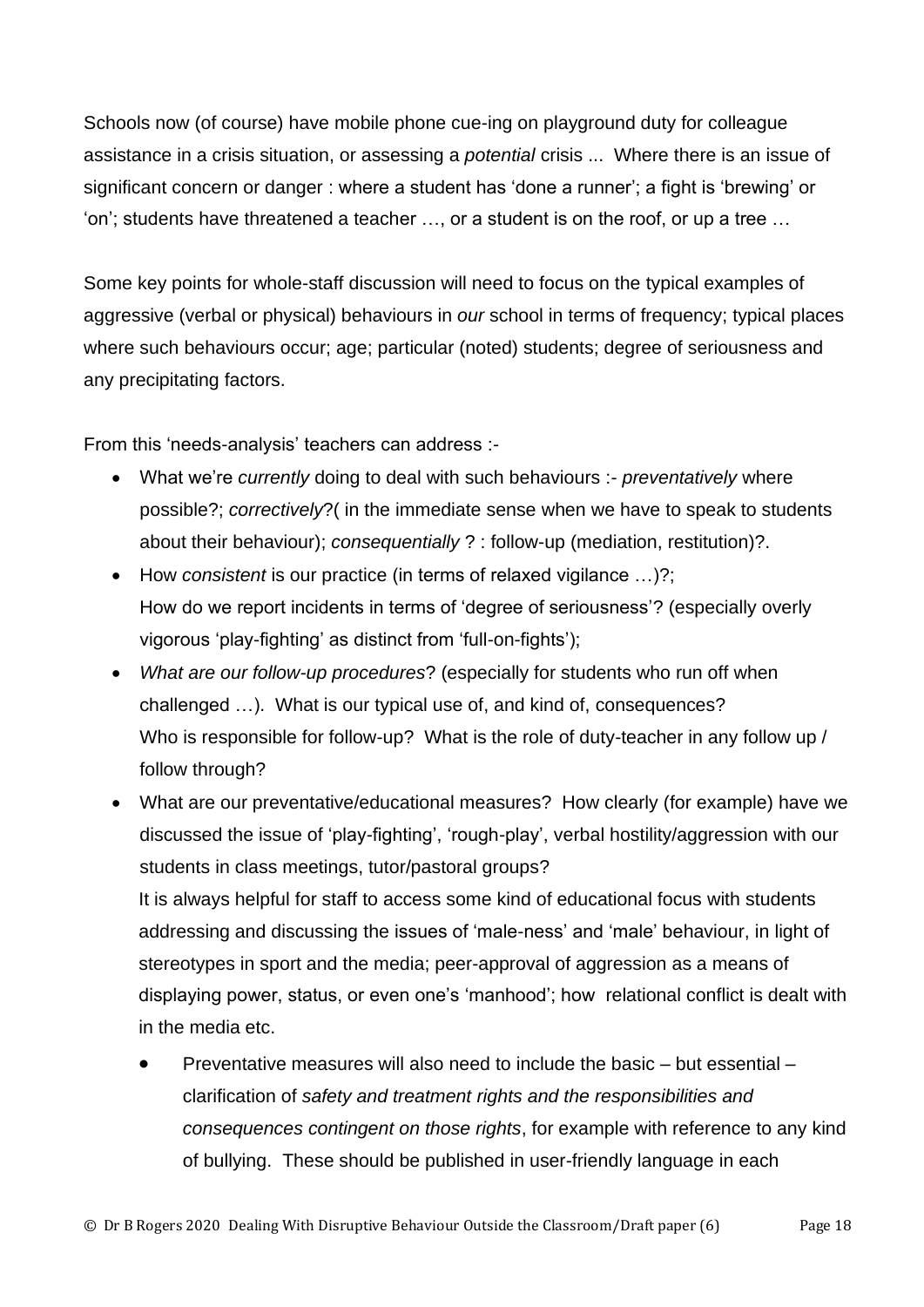classroom, learning area and each corridor area. 'Home groups' / tutor groups / pastoral groups can also discuss these issues in the establishment phase of the year, or as a special focus issue.**<sup>4</sup>**

Schools also need to have a published policy and plan for staff in terms of addressing verbal or physical harassment, aggression, violence and fighting. Staff should also receive professional development in this area of concern. The overriding policy concern, and need, is to create an environment, where *the fundamental rights of safety and fair treatment are protected by a school-wide policy and practice involving all members of the school community.*

#### **Fighting : in the immediate moment**

In a fight situation it is important to take decisive action as soon as possible :

• Give a firm, clear command – even from a distance – once a fight or serious play-fight is in progress. A universal command such as "Stop!" – said firmly and loudly – indicates to *all* (the audience and those involved in the 'fight') that an immediate response by students is required. We will often have to repeat the command to gain attention, especially if the students are locked in combat.

"**Stop**; Stop fighting *now*!", or "Move away *now*" The command to separate, accompanied by decisive teacher body language, should also convey unambiguously what is expected of the students. It is also important to direct the peer audience away immediately.

"Right  $($  ...  $)$  – All of you – (this to the watching, baiting  $(?)$  peer audience), I don't want to see any of you here within 5 seconds. I'm counting … *move*! …" Then focus on the immediate participants. The audience of peers is often waiting for adult 'permission' to leave in a face-saving way! A kind of 'social permission', particularly for boys ...

It will be important to give the students engaged in the conflict some cool-off-time (often separately and away from all other students) before we seek to find out what happened and where we go from here.

If fighting students refuse to separate we will need to send for help as soon as possible and have a school-wide procedure for back-up support. Whenever we sense *any* serious trouble 'brewing' it is advisable to send a phone cue to the office. Whatever immediate action we take, we need to make sure the peer audience is firmly directed to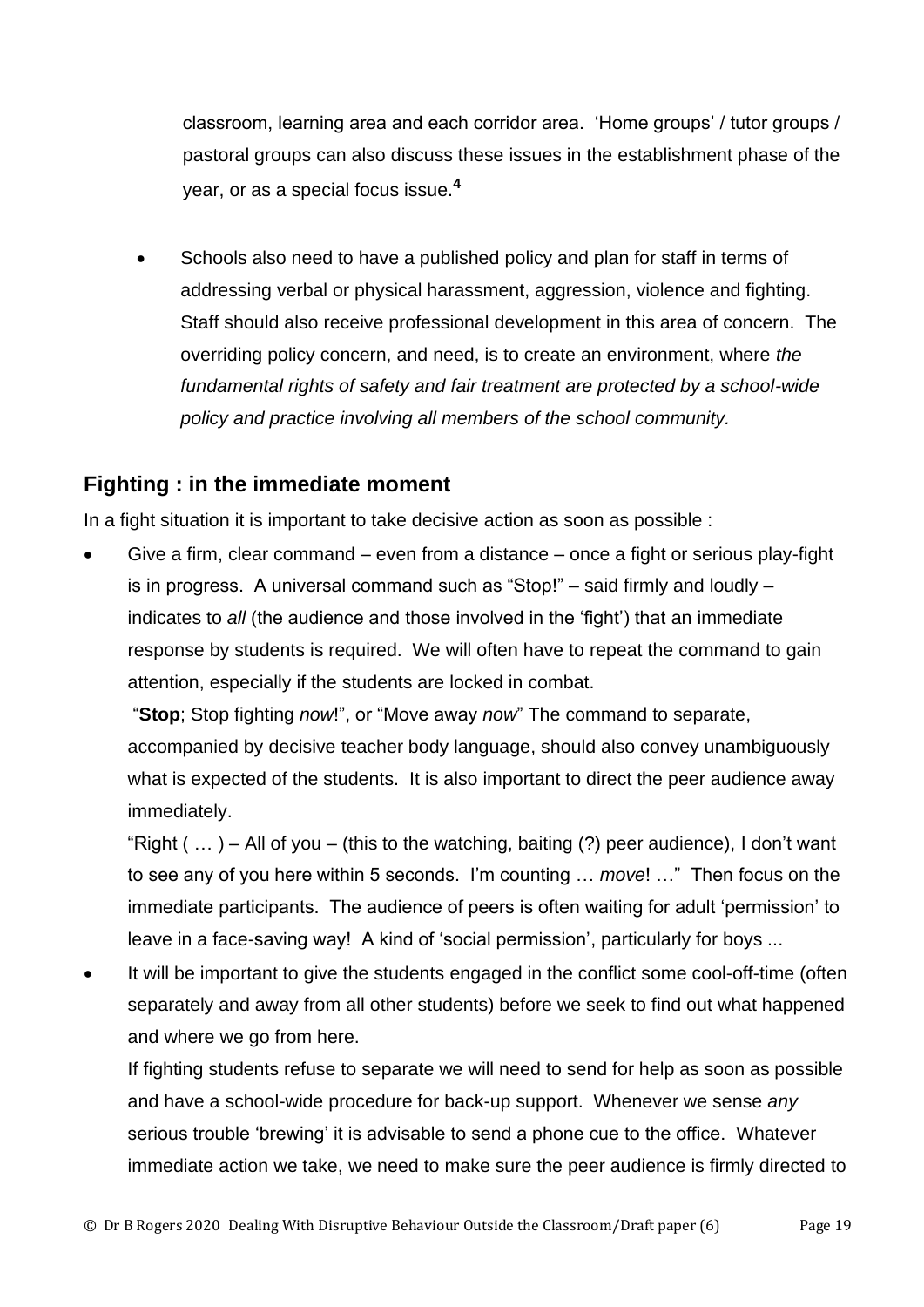move away. Physical intervention in a fight is always risky (see earlier). I have been in situations where a couple of the members of the student audience will often offer to 'help out' by restraining those engaged in the fight. This can sometimes help, *providing* the larger student audience actually moves well away. We always need to 'read' such situations quickly and decide whether to accept restraining student assistance or intervene oneself. *Always send for adult back-up.*

In less serious situations a call to attention / focus should convey we want to speak to the students *now*. "Oi!" said firmly, then drop the voice (as we eye-ball the miscreants)"I want to see you …" (as you firmly eye the participating miscreants) "over here now". This last command is said in a normal – but assertive – voice. It is the initial "Oi!" or "Stop!" (or the use of students' first names if known) that needs the *raised* voice (not shouting or screaming but the *authoritative* raised voice). If we *keep* the voice raised through the whole altercation we only increase the arousal of the miscreants and the audience. As noted several times now, after the raised voice, we can drop the voice of command to a more measured (but still) assertive tone.

A key feature of communicating calmness in a tense (or potentially tense) situation is to *use* the voice and the words *together* to initiate a more calm, focused, authoritative sense of 'control'. This is, of course, part skill / part personality and comes under the broad heading of assertive behaviour and should be explored as part of staff in-servicing and professional development.

## **Special situations (critical incidents)**

There are times when situations of imminent danger require a 'calm', 'controlled', 'decisive', voice and manner.

A student walked into a high school classroom with a large knife, visibly angry (eyes ablaze, muscles tensed, heavy breathing, fists clenched …). He walked in and stared at a fellow male student and threatened to "Cut him!" (apparently this student had gone out with '*his* girl').

My colleague looked at the knife-wielding student. She knew him quite well. Initially her anxious heart skipped and raced, but she addressed the boy by his name, calmly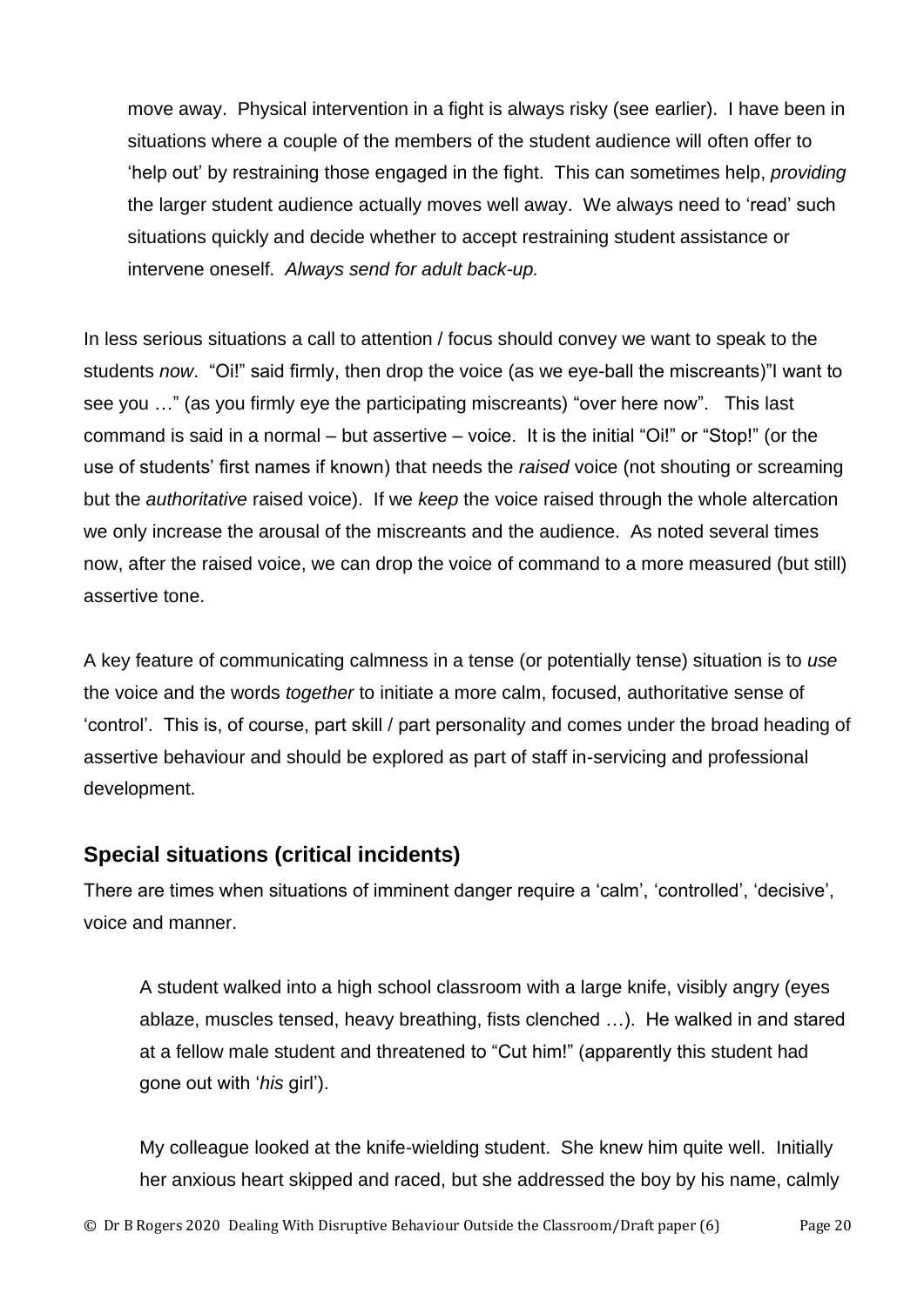and with quiet firmness "… Jayson ( … ), Jayson ( … ), look at me …".As they faced each other at the front of the class she said, in a *calm steady voice*, "I know you are very upset. I know you don't want to hurt anyone here. I know you don't want to hurt anyone with the knife. I know you don't want to hurt me. Put it down over here … Please." (she beckoned to the teacher's table). All through this episode she kept her voice 'relaxed', calm and firm – and giving *stable eye-contact*. Her body language was calm – no jerky movement. She repeated, quietly – calmly – clearly ... "Put it down now Jayson. Please. We can talk it over. Come on …". She beckoned, with her hand, and arm, to the open door ...

There are no guarantees in behaviour management contexts like this one, but there are some likely probabilities depending how we (as the adult) behave :

He put the knife down, still very tense and upset. He walked off with the teacher as she beckoned him away, out of the classroom. She also quickly, non-verbally 'signalled' to a student to go to the office … Fortunately the 'tribal tom-toms' had already reached the principal and he was approaching the classroom. The now 'calmer' student walked off with the teacher, and principal, as another teacher took control of her class (and the knife).

When my colleague reached the office she 'collapsed', up until then she had operated on 'social intelligent overdrive' backed by experience (and adrenalin!).

While there are no guarantees in a situation like this, key behaviours (based on experience and skill) operate to increase the likelihood of a defused – and safer – outcome :-

- *Consciously* calming oneself before calming others.
- Communicating such calmness by giving brief, specific, firm directions or brief assurances with stable – calm – non-invasive body language.
- No raised voices (in this context) or counter-aggression.
- Distract the student away from peers or imminent danger if at all possible.
- Get adult assistance as soon as possible;
- Always debrief with teacher (and the class) later.

Fortunately she knew this student quite well and the likely explanation of this fortunate outcome was that the student responded to her *relational* decisiveness and assertion (based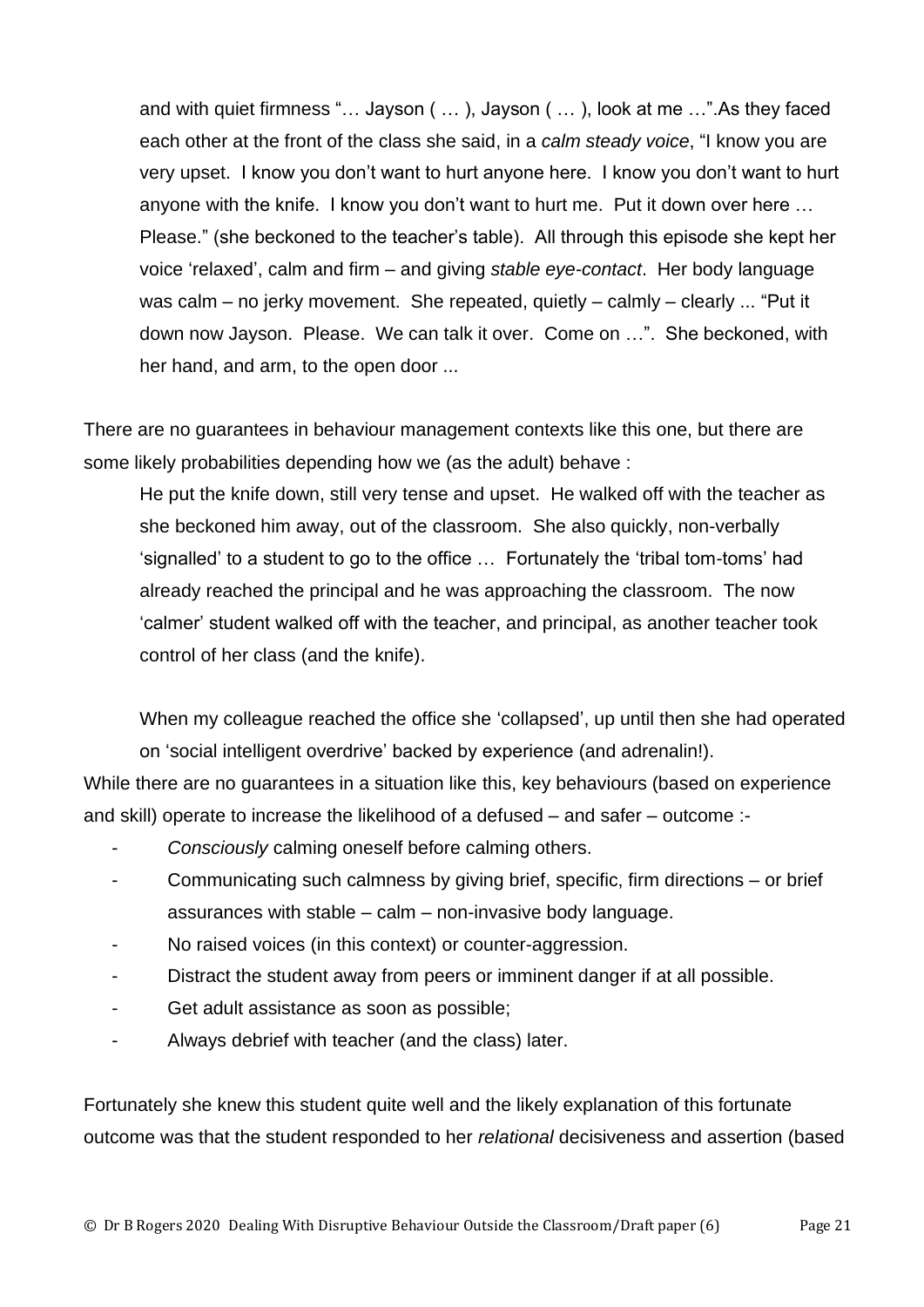in relational trust)in the emotional moment. In any situation like this it is important that the teacher concerned fully debrief with senior colleagues before leaving the school that day.

Fortunately – too – these sorts of scenarios are rare in Australian schools. Of course in any such situations (as was the case in this incident) police will almost always be involved. It is important that have a supportive, working relationship with the local police (especially community policing).

## **Physical intervention in a fight**

It is always risky to physically separate students who are fighting. One day while on playground duty I came around a corner and saw (ten metres or more away) a loud melee – mainly males. As I pushed through the peer audience ("Move aside – *now*! …") I saw (in the emotional instancy) two boys pummelling each others' faces and grasping hair; anger and malice in their faces. Some in the peer audience were clearly 'baying for blood' and taking sides. I directed the peer audience away immediately; fortunately most went. I commanded the two boys to stop – it had no effect.

The smaller of the two boys was clearly getting hurt; blood already visible on his face. I tried once more repeating the command "Stop it … *now*!" – I pushed my arm between them, pushed the larger boy off, he then bolted. The other boy started to run (screaming obscenities at the other, disappearing, boy). I held him and said (as calmly as I could) "When you've stopped screaming and you've calmed down I'll let you go." I held him firmly across the chest from the back. He struggled for a while … then physically collapsed; crying. A colleague had arrived. I sent her off to look for the other boy and walked, with Brett, to the office.

I asked him to take a seat, adding : "I want you to take a few minutes to just settle down *inside,* I tapped my chest, and up here (I tapped my head) then we'll talk …" "Have a drink …" I passed him a beaker of water. Once calmed down we were then able to pursue the process of resolution (see later).

It is always risky intervening physically in fights, one can get hurt so easily as the student flails their arms or legs (or teeth!) While experience helps here, no teacher should be forced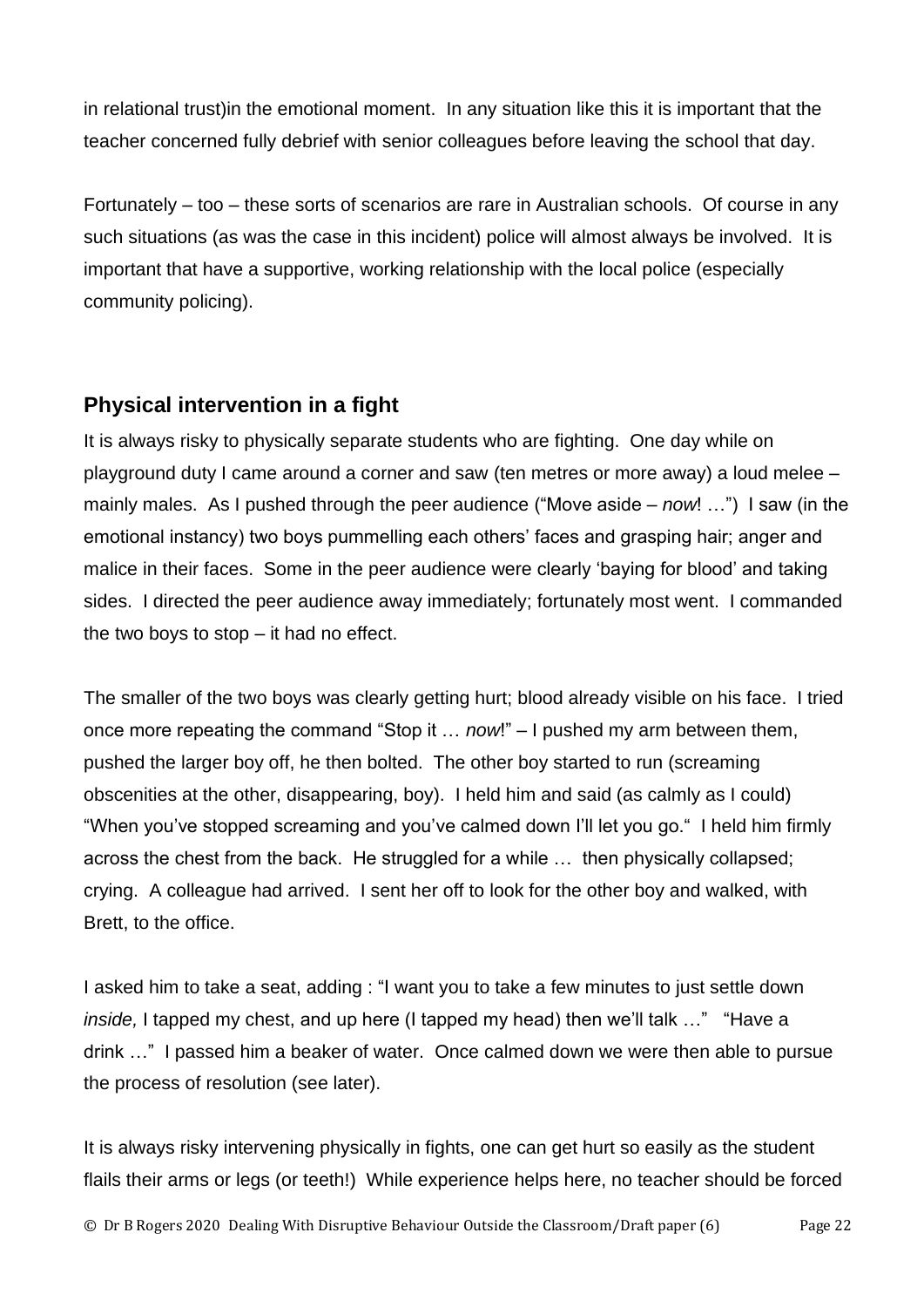to adopt a school policy that says they must physically intervene (and restrain) if the child refuses to stop the fighting and someone is clearly in danger.

If any teacher is uncomfortable in exercising any kind of physical intervention they should immediately send for colleague assistance and stay, to direct the peer audience away. The need for physical intervention and restraint is (thankfully) a rare occurrence – in most schools.

There are professional development courses that teachers can undertake to teach 'professional restraint procedures', and in some difficult schooling contexts it is necessary to include this in staff professional development. (See Rogers, 2011 and Rogers and McPherson, 2014).

While it is somewhat disconcerting to have to detail these issues about dealing with aggressive behaviour and fighting, it *is* the reality in some schools; the *professional* response is to acknowledge these issues and develop a school policy to address them.

Most students in a 'fight-type' situation respond to a decisive command to "Stop …!" and they then move away – reluctantly – but they normally move. Teachers will need to know how they will proceed from there :- Direct the students to a time-out area? To the office? Take them aside for a brief chat? (this for non-serious fighting) and what to do (in addition) if the students stop fighting but run off and refuse to come when the teacher calls them.

If all teachers target so called 'play-fighting' with relaxed vigilance; if there is a school culture (addressed educationally as well as managerially) that rejects overly 'playful' hostility, aggression and violence as 'acceptable behaviour', or as 'acceptable solutions to conflict', there will be fewer fights and a clearer understanding of what the expectations and norms of reasonable behaviour are in *our* school (even if the norms outside of school are different!) It is also important for male teachers to model non-hostile, non-aggressive, leadership and discipline behaviour across the school. If we scream; yell; grab; push; threaten; intimidate, or use sarcasm and embarrassment when we engage behaviour leadership and in discipline we can hardly expect students to accept our call for rights-enhancing behaviour! We can all learn to be assertive (where we need to be) without being hostile or overly aggressive (p 13f).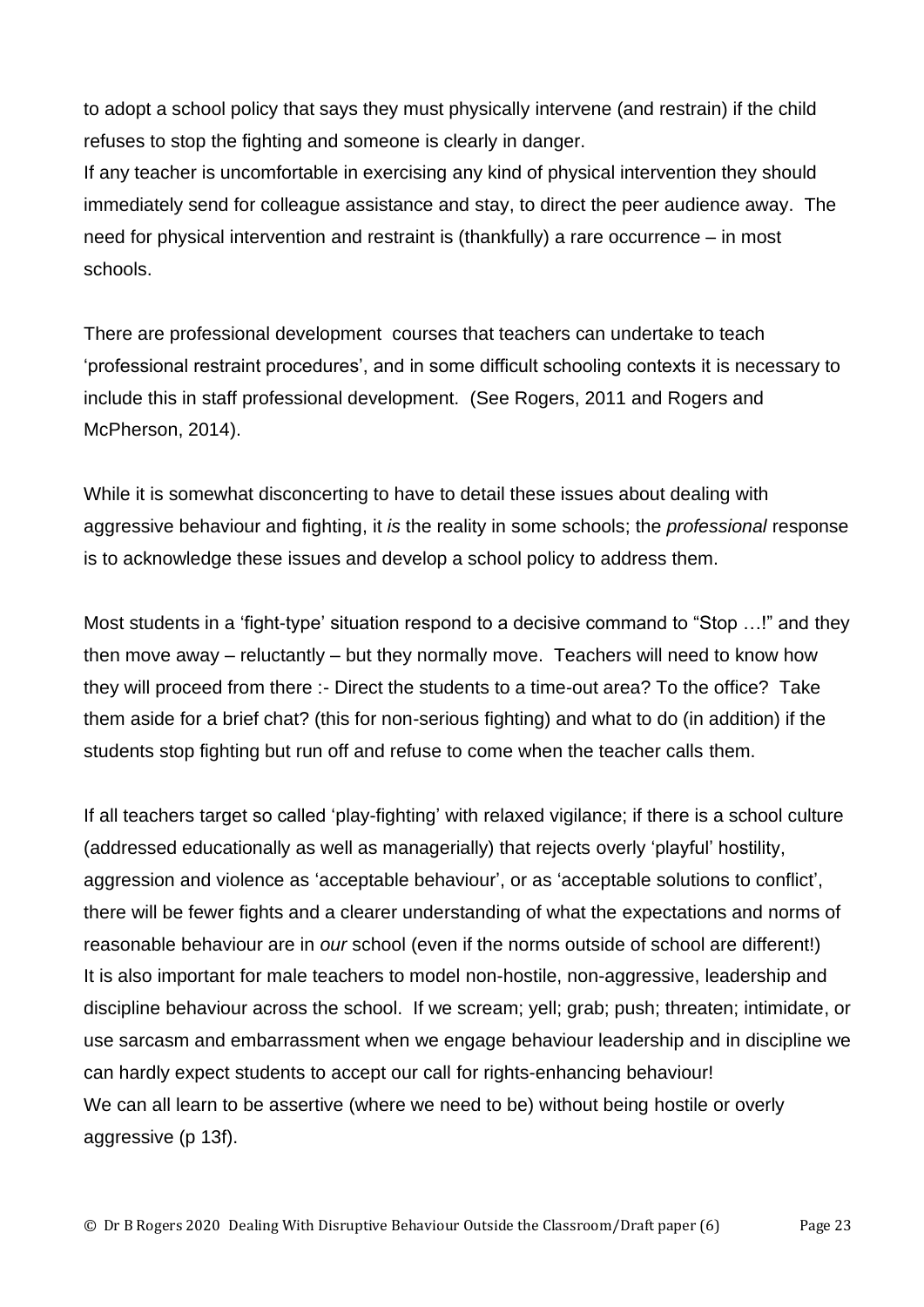## **Follow-up after a fight**

Cool-off-time (supervised by administration) should always precede any student mediation :-

- Allow right-of-reply by both (all) parties after cool-off-time. Key questions to ask are :-
	- What happened?
	- How do you feel now?
	- What right was affected by your behaviour?
	- What can we do to work things out things now (where possible) and for consideration for future situations in the playground?
	- How can we help to fix things up (?) sort things out (?) make things better so this sort of thing will not happen again?
- Keep records of student responses (as well as records of the incidents).
- Consider whether student to student accountability-dialogue may be appropriate. (See later).
- Outline the appropriate behaviour consequences; this will depend, somewhat, on the nature and seriousness of the fight. In some schools any kind of fighting involves immediate suspension processes; other schools adopt a 'degree-of' seriousness' approach to fighting involving right-of-reply, mediation and accountability dialogue.

## **Suspension**

The school administration should not hesitate to suspend students who have a habit of aggressive behaviour, especially fighting and *any* continued bullying. As with all suspension procedures there should be due-process that is followed-up by those who report and those (administration) who process the follow-up and the follow-through with student/s and parents.

Suspension can send a clear message that *certain behaviours* are so serious they can never be tolerated here in *our* school. Suspension also gives a *formal* cooling-off-time for all. It should be followed by thoughtful follow-through procedures when the student(s) return to school. Part of the due-process of follow-through will often occasion an accountability conference. (See later).

If there are some 'hangers-on' (in the audience) who refuse to 'go' (in an audience to a fight) when directed these students should also be followed-up, mainly with regard to refusing to obey reasonable, and necessary, teacher directions (as well as making things generally worse for all involved!).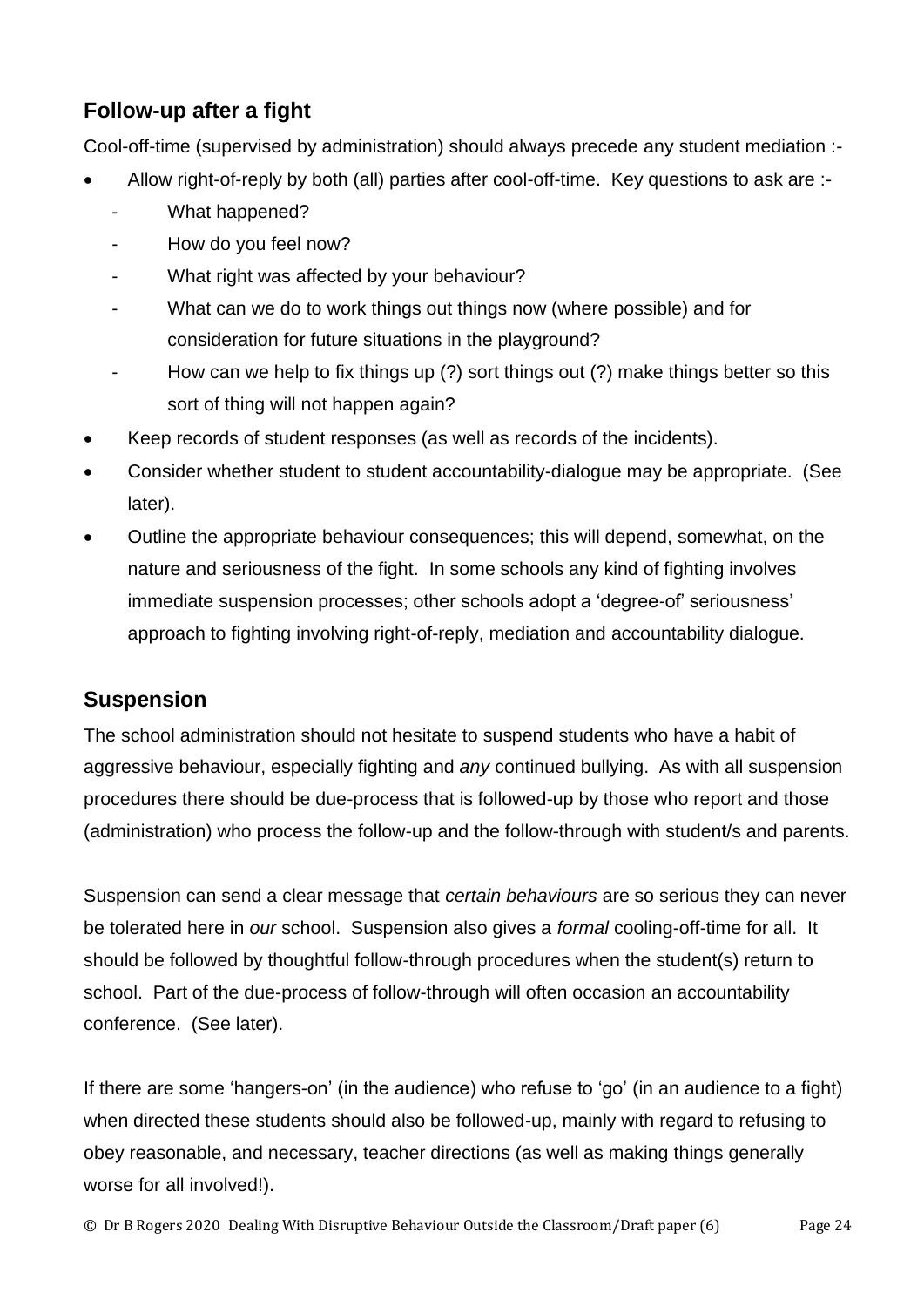## **Put-downs and harassment by students to each other**

Teachers often hear put-downs in corridors and playgrounds from "Idiot!", "Dropkick!", "Ar\_\_hole!" through to swearing, homophobic and racist language. Professional digression by teachers will need to be used for the *sotto voce* kind of put-down – and swearing – often described by students as 'having fun.' We will need to distinguish such language from any vehement racist or sexist slur, or put-down, delivered in a loud, aggressive, manner.

In the first instance, calling the student(s) aside for a *quiet word* / clarification, or rulereminder is often enough : "… that's a put-down …", "… excuse me ( … ) that kind of language is not on (or acceptable) here". The tone of such a reminder does not need to be nasty or 'high-minded', or petty – just *quietly serious*. If the student discounts what they have just said, or argues, "… it don't matter if I call him a dickhead or a poofter he doesn't care do you Craig …?" "It's no big deal!" The teacher will need to clearly redirect : "Maybe your mate(s) doesn't care; we do. I'm simply reminding you to use thoughtful language in our school."

The fact that the teacher *makes the effort* to speak to a student/s about such language, itself, says the school cares about issues such as basic respect in our relational behaviour, and use of inter-personal language.

If the overheard / observed put-down is loud, racist, sexist, homophobic or bullying language the teacher can walk over and firmly (and unambiguously) point out "That's a racist comment and totally unacceptable here". Some teachers may not feel confident to assertively address students in this way. It needs to be pointed out though that :-

- if a teacher merely walks past a loud, racist or sexist comment(s) by students it (tacitly) indicates a school attitude that says it 'doesn't matter', or 'we don't care';
- Assertion is a *skill* it is the ability to convey our needs and rights (or protect others' needs and rights) in a clear, firm, non-aggressive way. Teachers need skills of assertion; there are times when they need to clearly assert, direct, confront and even command students regarding their behaviour. By discussing the sorts of situations where such teacher behaviour is necessary, and exploring language skills to address such situations, teacher confidence, professionalism and consistency is enhanced (p 13).

Where possible direct the perpetrator(s) aside from their audience to minimise student(s) 'grandstanding'. It is also important to follow-up with the students concerned at a later stage.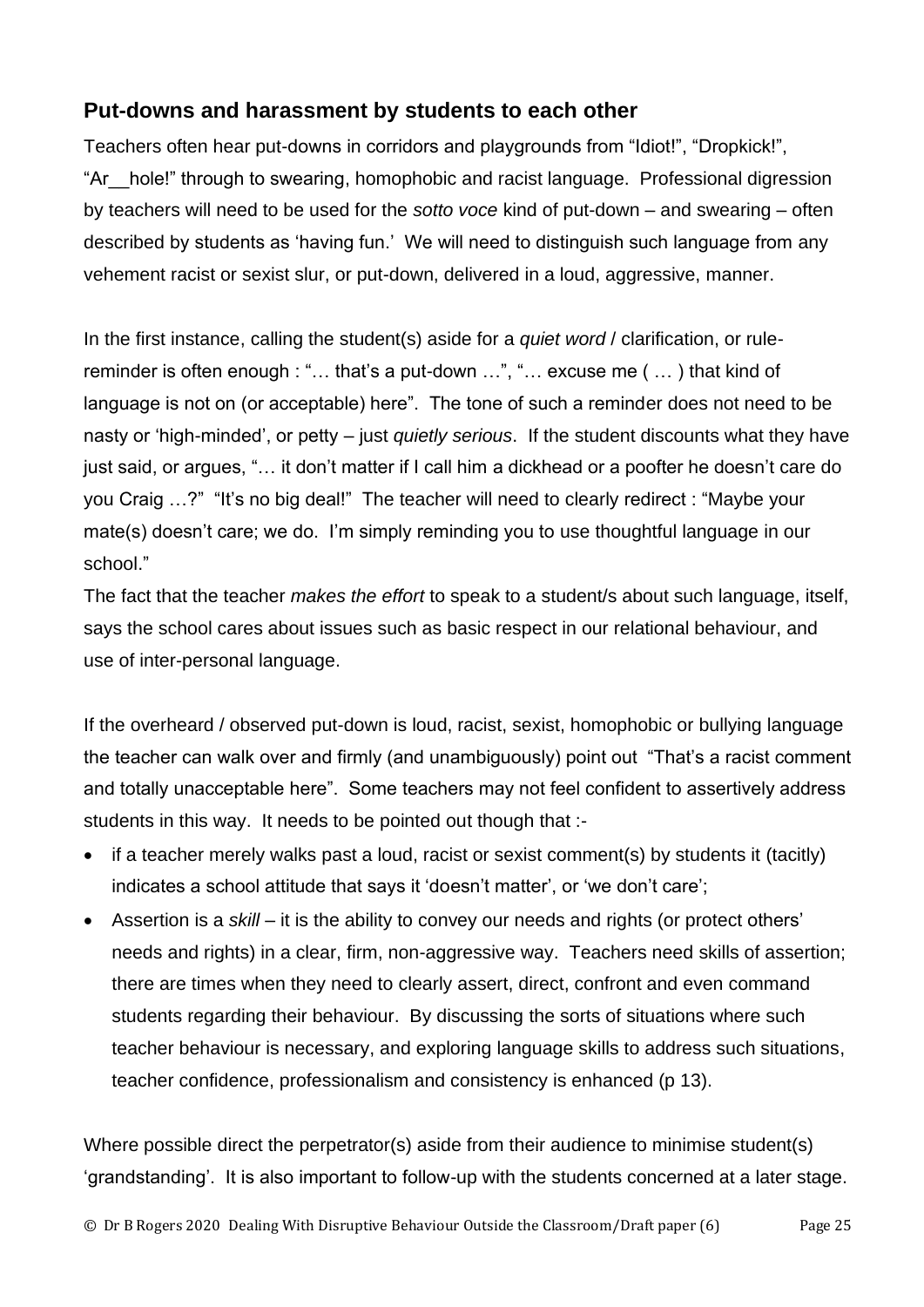Teachers on duty will need, therefore, to have a school-wide procedure for reporting (as referral) for follow-up of such students. Any follow-up of serious put-downs and harassing language / behaviour should always involve a senior teacher *and* the reporting teacher (wherever possible – see below).

## **Accountability dialogue** (See Rogers 2015)

For serious put-downs and harassing language or threatening language / behaviour, senior staff will need to call the perpetrator and victim into an accountability dialogue at a calmer, specified time.

- make sure that victim and perpetrator(s) have had ample cool-off-time (even several days later if necessary);
- Get the facts straight about the verbal/non-verbal harassment and written down *beforehand*;
- Invite, and encourage, the 'victim' to come into a one-to-one meeting with the perpetrator of the harassment / bullying. This meeting will be fully supported by a senior staff member. It is essential to plan this meeting carefully, with the victim (of the harassment) beforehand.

At this meeting the perpetrator's behaviour will be addressed in the light of the school's nonnegotiable rights of safety and fair-treatment and they will have to 'hear-out' what the victim has to say about the perpetrator's behaviour. The perpetrator will, of course, be given a right-of-reply. They will also be directed (and expected) to account for their behaviour and its consequences; to apologise and assure the victim it will not happen again. Beyond sorry words *to sorry behaviour*.

Of course it is crucial to plan ahead with the student or victim (or teacher victim) as to what sort of things they will need to say when facing the perpetrator; in a 'one-to-one' meeting the re-living of such events can naturally be stressful. This approach can, however, be empowering and supporting to the victim. It will be pointed out clearly to the perpetrator why his behaviour is wrong and unacceptable. Such a meeting also gives a 'public' acknowledgement of what happened, in the sense that the bully's behaviour is exposed before a senior teacher – (as well as the victim of their harassment). Bullying students trade in 'secrecy' from adults (not from their social peers of course – they seek 'social approval' for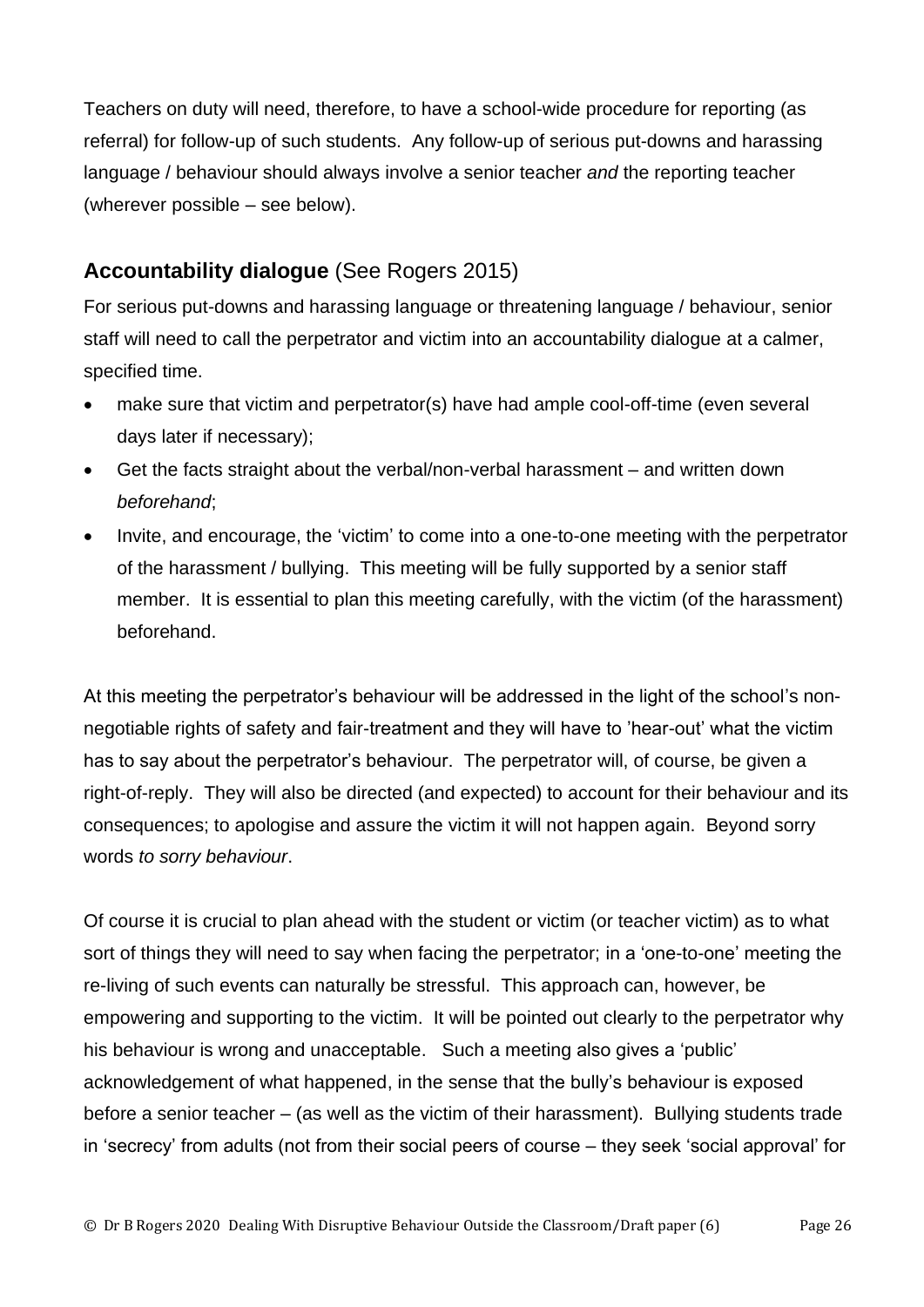their bullying behaviour – their social power ...). This accountability meeting includes the victim in the school's formal response to the perpetrator in question.

It is also important that the victim (even if the victim is a teacher) not use this formal meeting merely as an opportunity to gain some kind of psychological revenge. Keeping the basic respect intact in such a meeting is essential to any workable outcome (difficult but essential).

At the meeting the teacher will set the context by explaining why the perpetrator and fellow student ('victim') are here, now. As noted earlier, teachers are sometimes victims of bullying by students. Reference is always made to the written record of their specific bullying behaviour. The victim is then invited to make clear to the perpetrator (as they face them) :-

- what it is the bullying student/s did, or said, or suggested, or implied or texted, or posted on social media … (sometimes with gutless repetition over many days).

- Where and when (all this has been written down prior to the meeting).
- How the bullying behaviour has affected the student (the victim).
- How the bullying behaviour affects *basic, fundamental, rights of safety and respect.*
- The victim then outlines what they want to happen as a result of this 'meeting'. Most victims of harassment simply want an acknowledgement by the perpetrator that they did the wrong thing (explain briefly – and clearly – why such behaviour is wrong) and expect the perpetrator to apologise for their behaviour and give an assurance that this harassing behaviour will not occur again ie : to take responsibility and accountability for *their behaviour*.
- The facilitating teacher (a senior teacher) will, of course, give the opportunity of an appropriate right-of-reply to the perpetrator. If the perpetrator discounts (or excuses) their behaviour the facilitator will firmly bring them back to the essential rights and responsibilities "… *we all have here* at *our* school." Many students will discount their behaviour by saying that it was "just a joke", or "others do it too", or "I didn't mean to upset them … (the victim)". It is crucial we clarify that such behaviour is not a joke *because* … (always clarify why); "even if others did it *you are responsible for what you do, say, suggest, text, 'post' online about others …"; "*You say you didn't mean to *…but you did behave in this* (be specific again) *way. You are*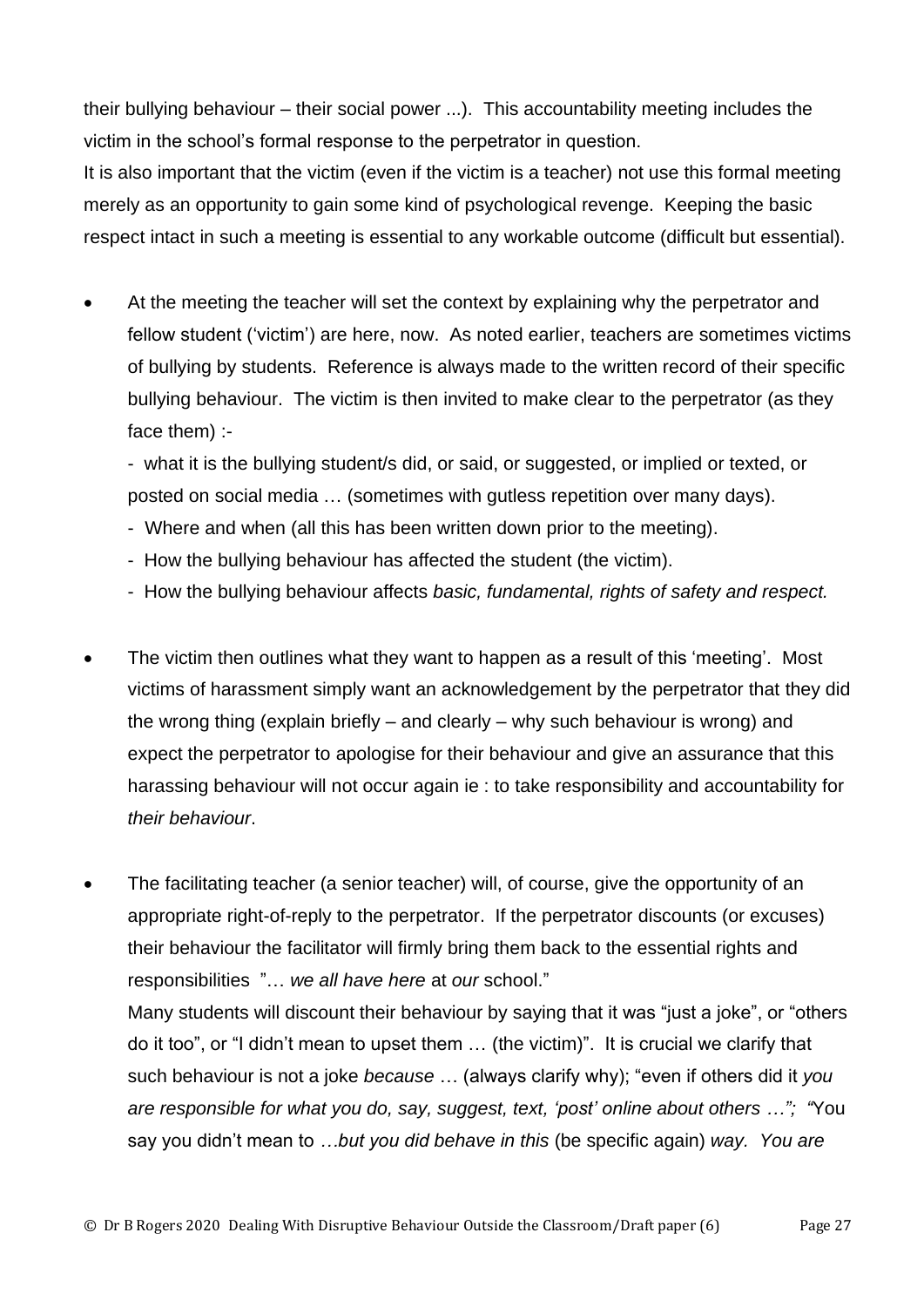*responsible for thinking about your behaviour and its consequences. Bullying is never OK. Ever*."

- It is important to keep a record of the event/s that necessitated the meeting as well as a record of the accountability session and outcome.
- It will also be essential to direct the perpetrator as to *what they will do* to ensure that this sort of language / behaviour will not occur again. This puts the responsibility back onto the offending student. To enhance future responsibility it will be necessary to reconvene a second meeting with the perpetrator in a week's time "… to see how things are going….". This alerts the perpetrator to their on-going responsibilities – to monitor and regulate their behaviour. If there is no meaningful change in the bullying student's behaviour the review meeting will outline further consequences (including formal meeting with the parent/s and pursuing the school's harassment policy).
- If there is a group of harassing students (often with a ringleader) it is advisable to interview them *one at a time*, with the 'victim' (if the victim is willing). Such meetings are also appropriate for situations where the teacher is the victim of harassing behaviour by student(s)..

#### **Summary**

It's rarely possible to get all teaching staff to agree 100% on precept and practice for behaviour, leadership and management across a school. Notwithstanding the variance in teacher personality, temperament, experience and skill it is important for staff to gain common agreement in behaviour management practice. The issue of disruptive and aggressive behaviour outside the classroom setting needs to be addressed from a *wholeschool* policy perspective that outlines and addresses :-

(1) Clear aims and purposes regarding duty-of-care by staff outside the classrooms : to enable a safe, fair, orderly, even enjoyable out-of-class environment for all our students. These aims enable, and shape, our discipline practice in such a way as students are more likely to own their behaviour in a way that respects others' rights.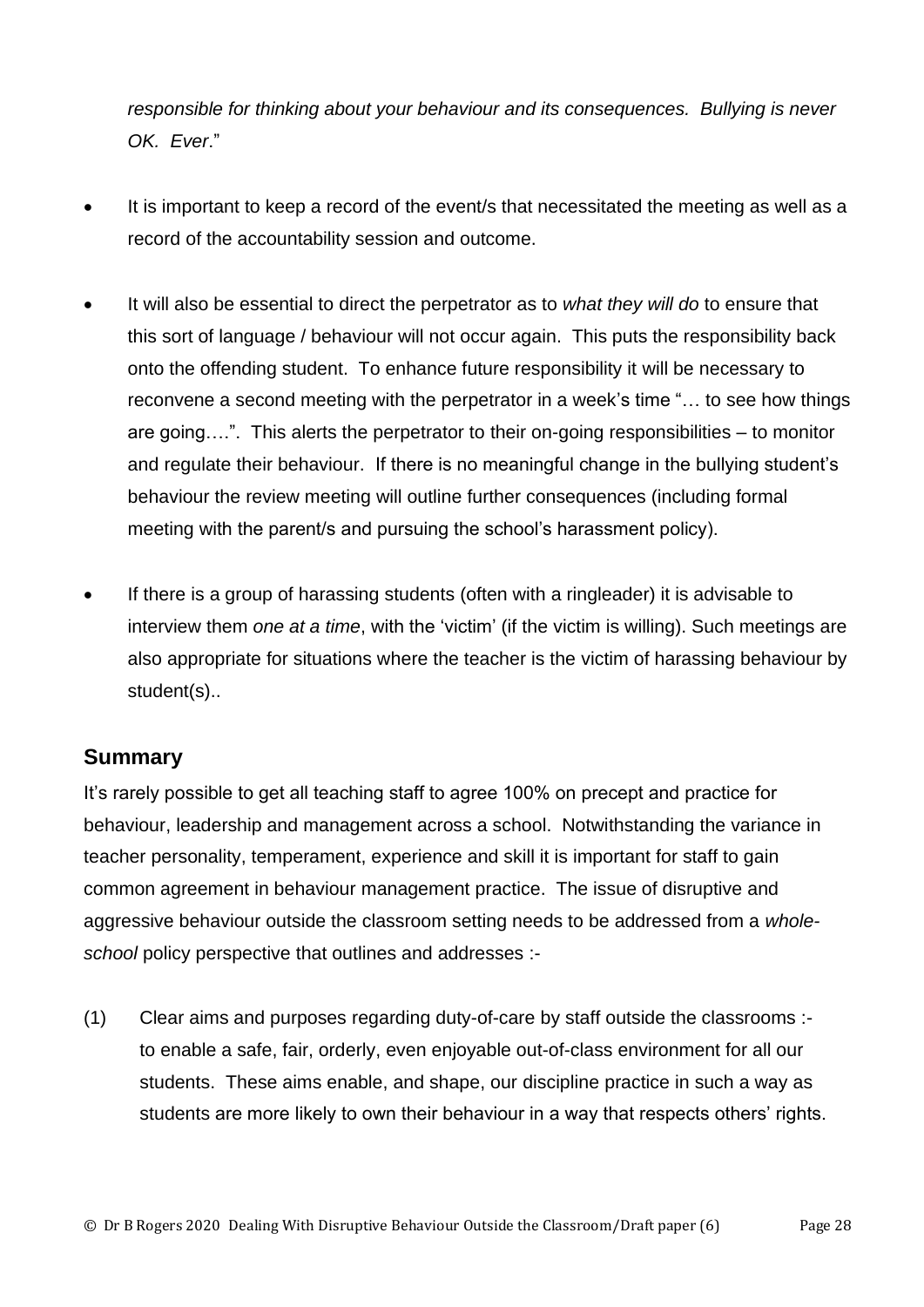- (2) Preferred whole-school practices for discipline and behaviour management; (practices that enhance 'relaxed vigilance' by teachers engaged in duty-of-care. See Rogers 2006[b]). See also notes on *Whole-School Preferred Practice* (2019)
- (3) Common action plans that address key aspects of duty of care and management beyond the classroom :-
	- corridor areas.
	- 'tuck-shop'/canteen areas.
	- inside meal/eating areas.
	- playground management.
	- wet-day management.
	- bus duty and bus supervision.
	- excursions out of school.
- (4) A common framework for applying behaviour consequences. For serious, dangerous, aggressive, behaviours the consequences will need to be known in advance; published and made clear in discussion with students in the establishment phase of the year and revisited as needs arise during the year. For less serious behaviours, consequences will normally be negotiated with student(s) and a senior teacher with reference to the school's code of rights, responsibilities and rules.

It is also important to have a published 'degree of seriousness framework' regarding consequences for behaviours such as threatening others; aggression and fighting; verbal, physical, sexual harassment. The degree-of-seriousness framework will address immediate action, as well as formal due process such as parent conferencing and accountability conferences and restorative-justice approaches.

(5) Commitment to case-manage (where possible) students with on-going behaviour 'problems'. Such 'case-management' will develop positive *individual behaviour plans* with such students to increase their positive behaviour choices. All staff will need to support such plans if they are to be beneficial for the student in question.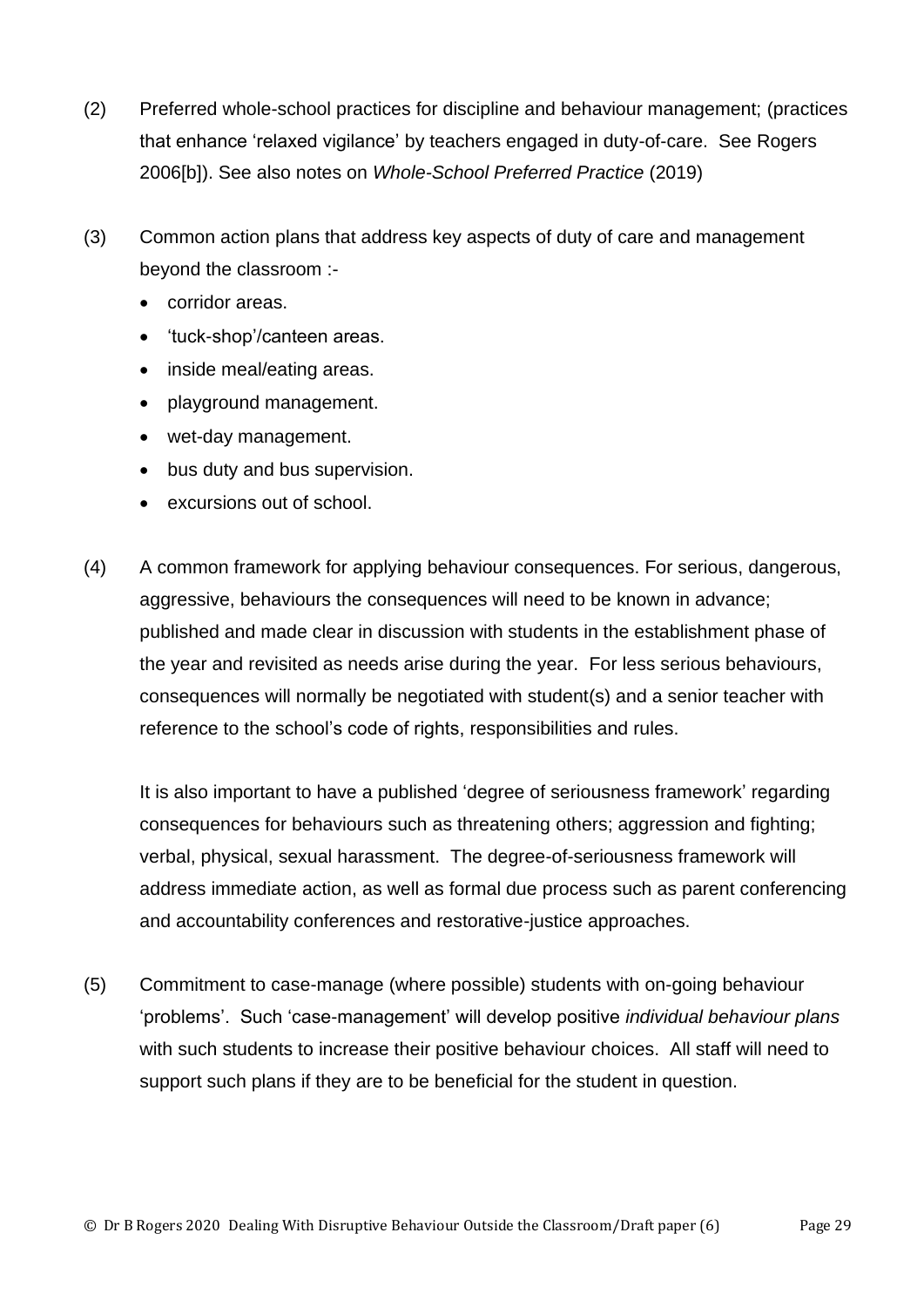- (6) Communicate to all students in the establishment phase of the year **the importance of basic rights and responsibilities** as they relate to behaviour anywhere in school – playground, canteen, on the bus or excursion … These rights are non-negotiable :-
	- The **right to feel safe** at school (psychologically/physically).
	- The right to be treated fairly and with basic respect. As with any right the statement is easy, the concept understandable; the practice of such right enabling behaviour is subject  $-$  always  $-$  to the vagaries of human nature. We point out to students the difference between liking and respecting; respecting others (including basic civility and manners) is seen in our actions, our behaviour. This right includes the non-discrimination of others by virtue of race, ethnicity, religion, gender, sexual orientation ...

We will also need to point out that if students ignore, or challenge, teacher management when students are reminded of rights and responsibilities, that there will always be follow-up by senior staff. This forewarns any students who whinge about teachers 'taking down names' because they were *just* 'play fighting', or eating in the corridor (whatever ...) or just mucking around when they use disrespectful or hurtful or racist/sexist/homophobic language.

The follow-up of any such students *only* occurs where they have been unfairly, and unreasonably, rude or abusive in response to a teacher's reminder, or direction, about irresponsible, inconsiderate, unacceptable or dangerous behaviour.

You may well be in a school that does not have such behaviour issues. Most of my work has been (and is) in 'challenging schools' where colleagues have to address the behaviour issues addressed here.

**A whole school approach to these issues can give direction, encouragement, confidence and an appropriate sense of security to teachers and students alike. Above all a whole-school approach will seek to establish, and maintain a safe school ethos and environment for everyone.**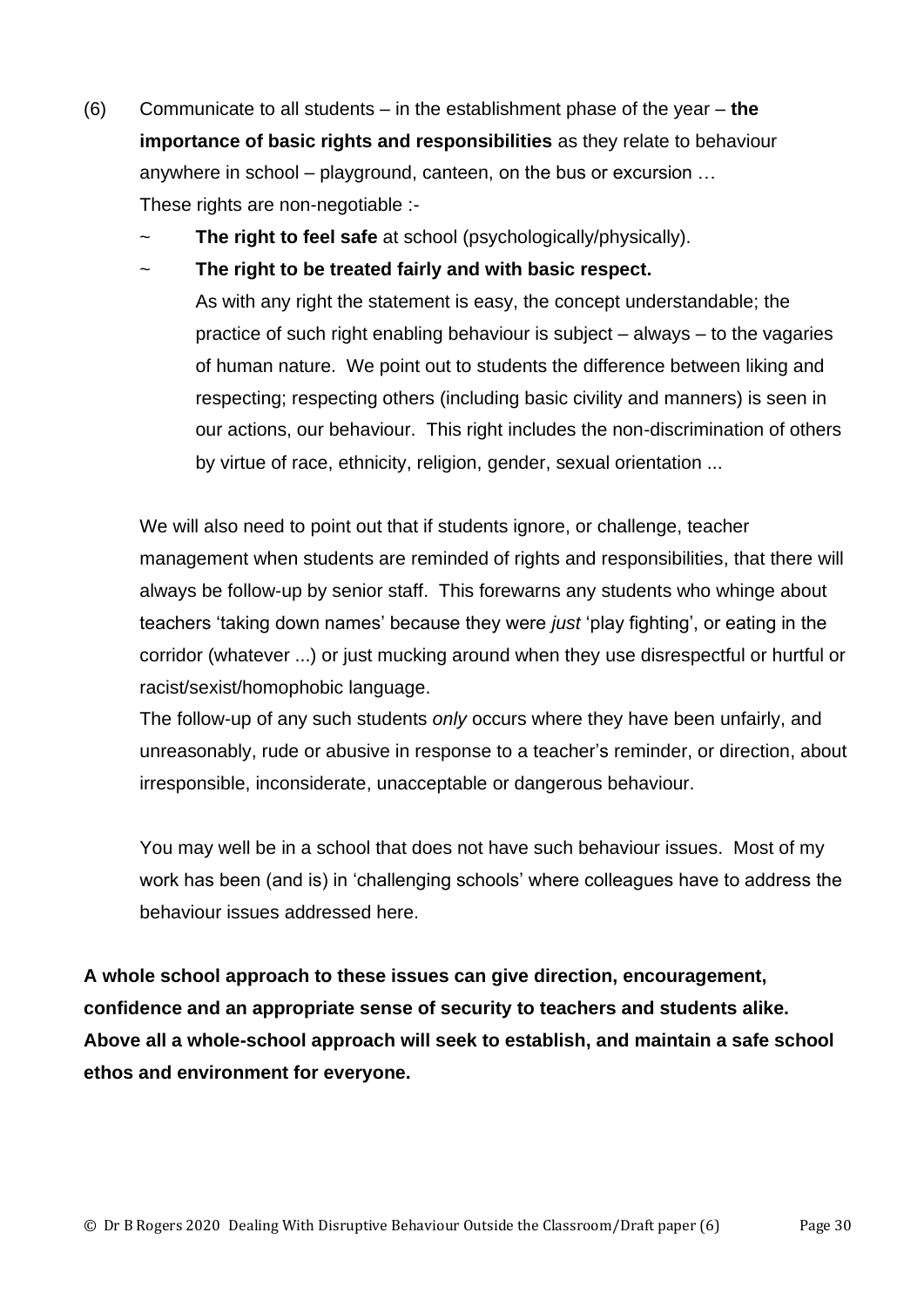#### **References**

- Rogers, B. (2006) *Behaviour Management : A Whole School Approach.* Scholastic Books. Second Edition 2006. In UK, Sage Publications (2006).
- Rogers, B. (2006) *Cracking The Hard Class :- Strategies For Managing The Harder Than Average Class.* Scholastic Books, Sydney. 2nd edition, 2006. ( in UK. Sage Publications, London (2006). 2nd Edition.
- Rogers, B. (2006) *Classroom Behaviour:- A practical guide to effective teaching,*  behaviour management and colleague support. London: 2<sup>nd</sup> edition, Sage Publications, 2006. (**4 th edition, 2014**)
- Rogers, B. (2011) *You Know the Fair Rule* (3rd Edition) ACER Press : Melbourne. [In UK Pearson Education : London].

Rogers, B. (2014) *Classroom Behaviour* (Major 4th Edition) London : Sage Publications.

- Rogers, B. and McPherson, E. (2014) *Behaviour Management With Young Children* Sage Publications : London.
- See also *Developing a student behaviour agreement (middle and secondary level*) Rogers, 2015. (In-service notes)